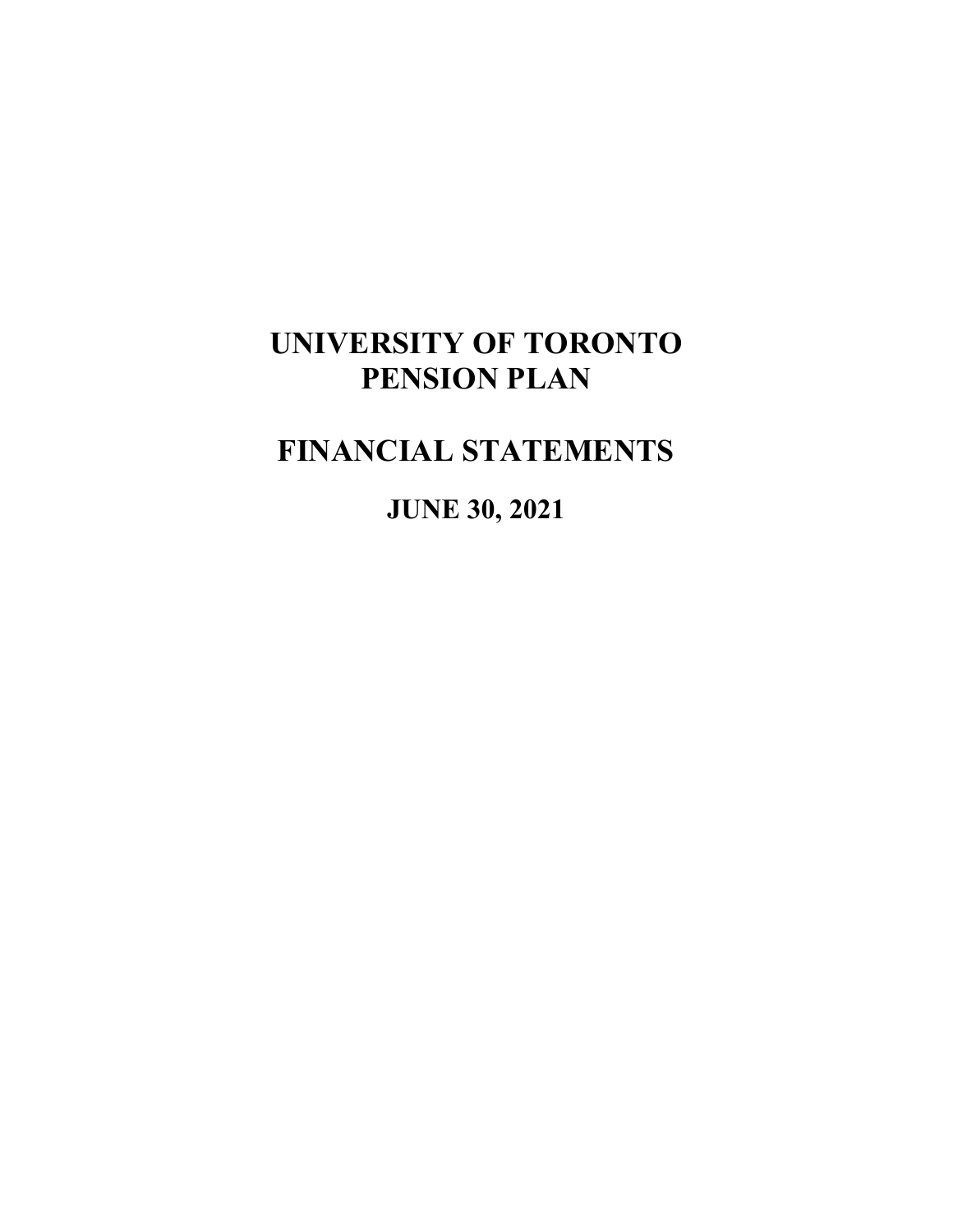# **INDEPENDENT AUDITOR'S REPORT**

# To the Administrator of the **University of Toronto Pension Plan**

#### **Opinion**

We have audited the financial statements of the **University of Toronto Pension Plan** [the "Plan"], which comprise the statement of financial position as at June 30, 2021, and the statements of changes in net assets available for benefits and changes in pension obligations for the year then ended, and notes to the financial statements, including a summary of significant accounting policies.

In our opinion, the accompanying financial statements present fairly, in all material respects, the financial position of the Plan as at June 30, 2021, and its changes in net assets available for benefits and its changes in pension obligations for the year then ended in accordance with Canadian accounting standards for pension plans.

#### **Basis for opinion**

We conducted our audit in accordance with Canadian generally accepted auditing standards. Our responsibilities under those standards are further described in the *Auditor's responsibilities for the audit of the financial statements* section of our report. We are independent of the Plan in accordance with the ethical requirements that are relevant to our audit of the financial statements in Canada, and we have fulfilled our other ethical responsibilities in accordance with these requirements. We believe that the audit evidence we have obtained is sufficient and appropriate to provide a basis for our opinion.

#### **Emphasis of matter – transfer of Plan assets and liabilities**

We draw attention to note 1 to the financial statements, which describes the transfer of the assets and liabilities of the Plan to a new jointly sponsored pension plan effective July 1, 2021 and the cessation of the Plan's operations. Our opinion is not modified in respect of this matter.

#### **Other information**

Management is responsible for the other information. The other information comprises the information included in the Annual Financial Report, but does not include the financial statements and our auditor's report thereon.

Our opinion on the financial statements does not cover the other information and we do not express any form of assurance conclusion thereon.

In connection with our audit of the financial statements, our responsibility is to read the other information, and in doing so, consider whether the other information is materially inconsistent with the financial statements or our knowledge obtained in the audit or otherwise appears to be materially misstated.

We obtained the Annual Financial Report prior to the date of this auditor's report. If, based on the work we have performed, we conclude that there is a material misstatement of this other information, we are required to report that fact in this auditor's report. We have nothing to report in this regard.

#### **Responsibilities of management and those charged with governance for the financial statements**

Management is responsible for the preparation and fair presentation of the financial statements in accordance with Canadian accounting standards for pension plans, and for such internal control as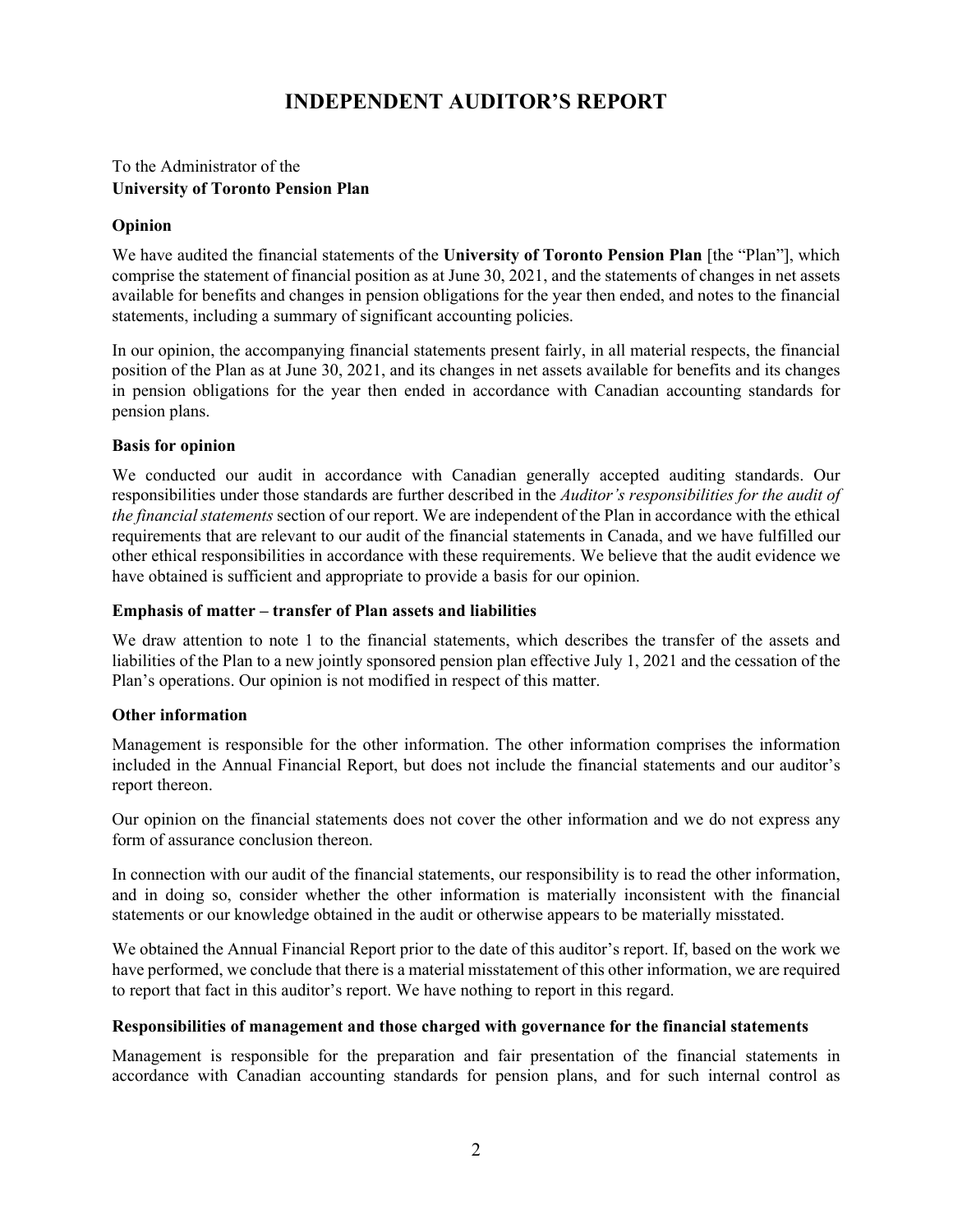management determines is necessary to enable the preparation of financial statements that are free from material misstatement, whether due to fraud or error.

In preparing the financial statements, management is responsible for assessing the Plan's ability to continue as a going concern, disclosing, as applicable, matters related to going concern and using the going concern basis of accounting unless management either intends to liquidate the Plan or to cease operations, or has no realistic alternative but to do so.

Those charged with governance are responsible for overseeing the Plan's financial reporting process.

## **Auditor's responsibilities for the audit of the financial statements**

Our objectives are to obtain reasonable assurance about whether the financial statements as a whole are free from material misstatement, whether due to fraud or error, and to issue an auditor's report that includes our opinion. Reasonable assurance is a high level of assurance, but is not a guarantee that an audit conducted in accordance with Canadian generally accepted auditing standards will always detect a material misstatement when it exists. Misstatements can arise from fraud or error and are considered material if, individually or in the aggregate, they could reasonably be expected to influence the economic decisions of users taken on the basis of these financial statements.

As part of an audit in accordance with Canadian generally accepted auditing standards, we exercise professional judgment and maintain professional skepticism throughout the audit. We also:

- Identify and assess the risks of material misstatement of the financial statements, whether due to fraud or error, design and perform audit procedures responsive to those risks, and obtain audit evidence that is sufficient and appropriate to provide a basis for our opinion. The risk of not detecting a material misstatement resulting from fraud is higher than for one resulting from error, as fraud may involve collusion, forgery, intentional omissions, misrepresentations, or the override of internal control.
- Obtain an understanding of internal control relevant to the audit in order to design audit procedures that are appropriate in the circumstances, but not for the purpose of expressing an opinion on the effectiveness of the Plan's internal control.
- Evaluate the appropriateness of accounting policies used and the reasonableness of accounting estimates and related disclosures made by management.
- Conclude on the appropriateness of management's use of the going concern basis of accounting and, based on the audit evidence obtained, whether a material uncertainty exists related to events or conditions that may cast significant doubt on the Plan's ability to continue as a going concern. If we conclude that a material uncertainty exists, we are required to draw attention in our auditor's report to the related disclosures in the financial statements or, if such disclosures are inadequate, to modify our opinion. Our conclusions are based on the audit evidence obtained up to the date of our auditor's report. However, future events or conditions may cause the Plan to cease to continue as a going concern.
- Evaluate the overall presentation, structure and content of the financial statements, including the disclosures, and whether the financial statements represent the underlying transactions and events in a manner that achieves fair presentation.

We communicate with those charged with governance regarding, among other matters, the planned scope and timing of the audit and significant audit findings, including any significant deficiencies in internal control that we identify during our audit.

Toronto, Canada December 9, 2021

Ernst + Young LLP

**Chartered Professional Accountants Licensed Public Accountants**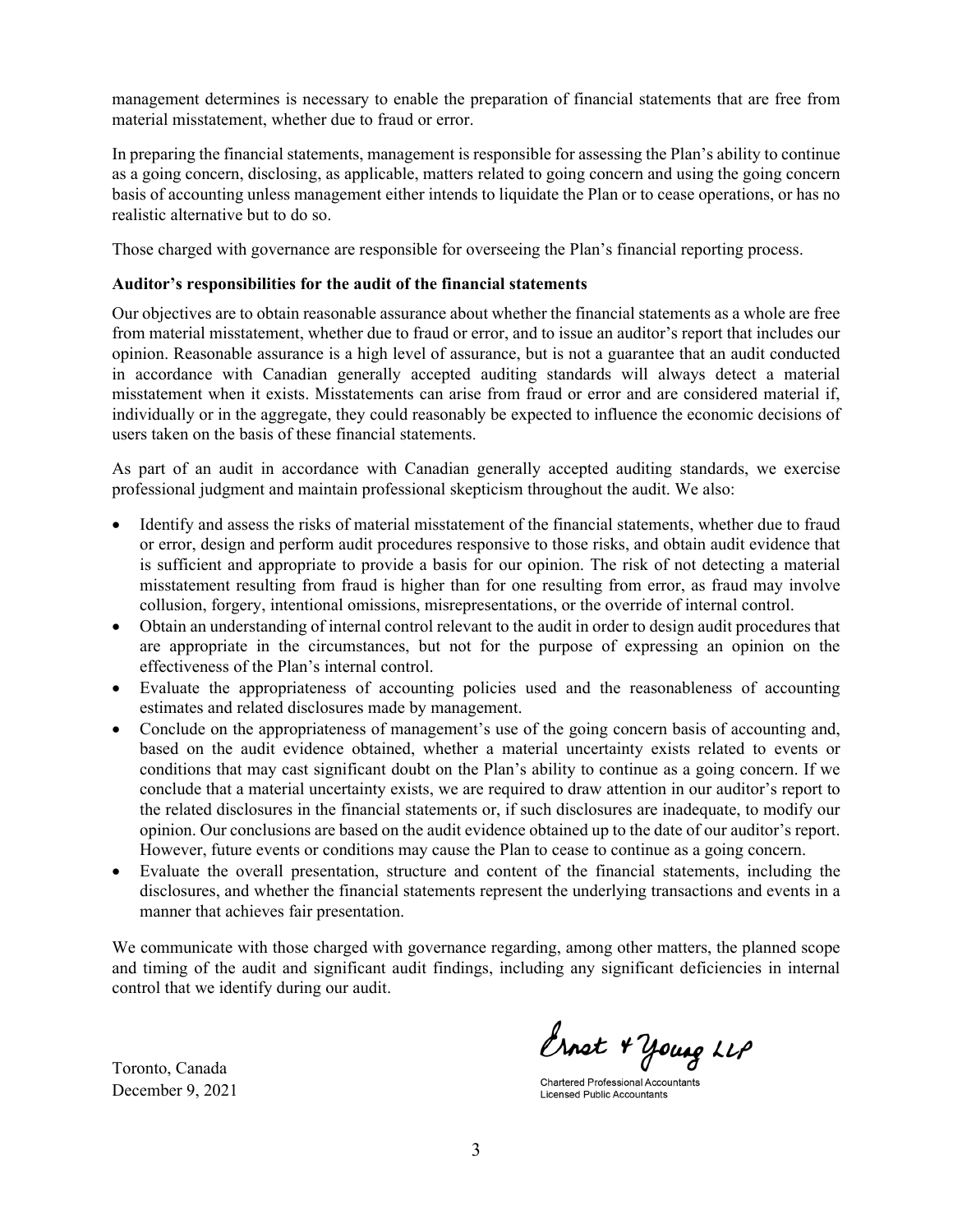# **STATEMENT OF FINANCIAL POSITION**

(with comparative figures as at June 30, 2020) (thousands of dollars)

As at June 30

|                                                                 | 2021      | 2020       |
|-----------------------------------------------------------------|-----------|------------|
| <b>ASSETS</b>                                                   |           |            |
| Investment in Master Trust, at fair value <i>(note</i> $3(a)$ ) | 6,858,374 | 5,466,622  |
| Receivables and prepaid expenses                                | 22,222    | 21,313     |
|                                                                 | 6,880,596 | 5,487,935  |
|                                                                 |           |            |
| <b>LIABILITIES</b>                                              |           |            |
| Refunds payable                                                 | 4,693     | 10,368     |
| Accrued expenses                                                | 9,814     | 3,931      |
|                                                                 | 14,507    | 14,299     |
| Net assets available for benefits                               | 6,866,089 | 5,473,636  |
| Pension obligations (note 7)                                    | 6,027,743 | 6,392,261  |
| <b>Surplus (Deficit)</b>                                        | 838,346   | (918, 625) |

*See accompanying notes* 

On behalf of the Governing Council of the University of Toronto:

(signed)

 Dr. Pierre Piché Controller and Director of Financial Services

(signed)

 Ms. Sheree Drummond Secretary of the Governing Council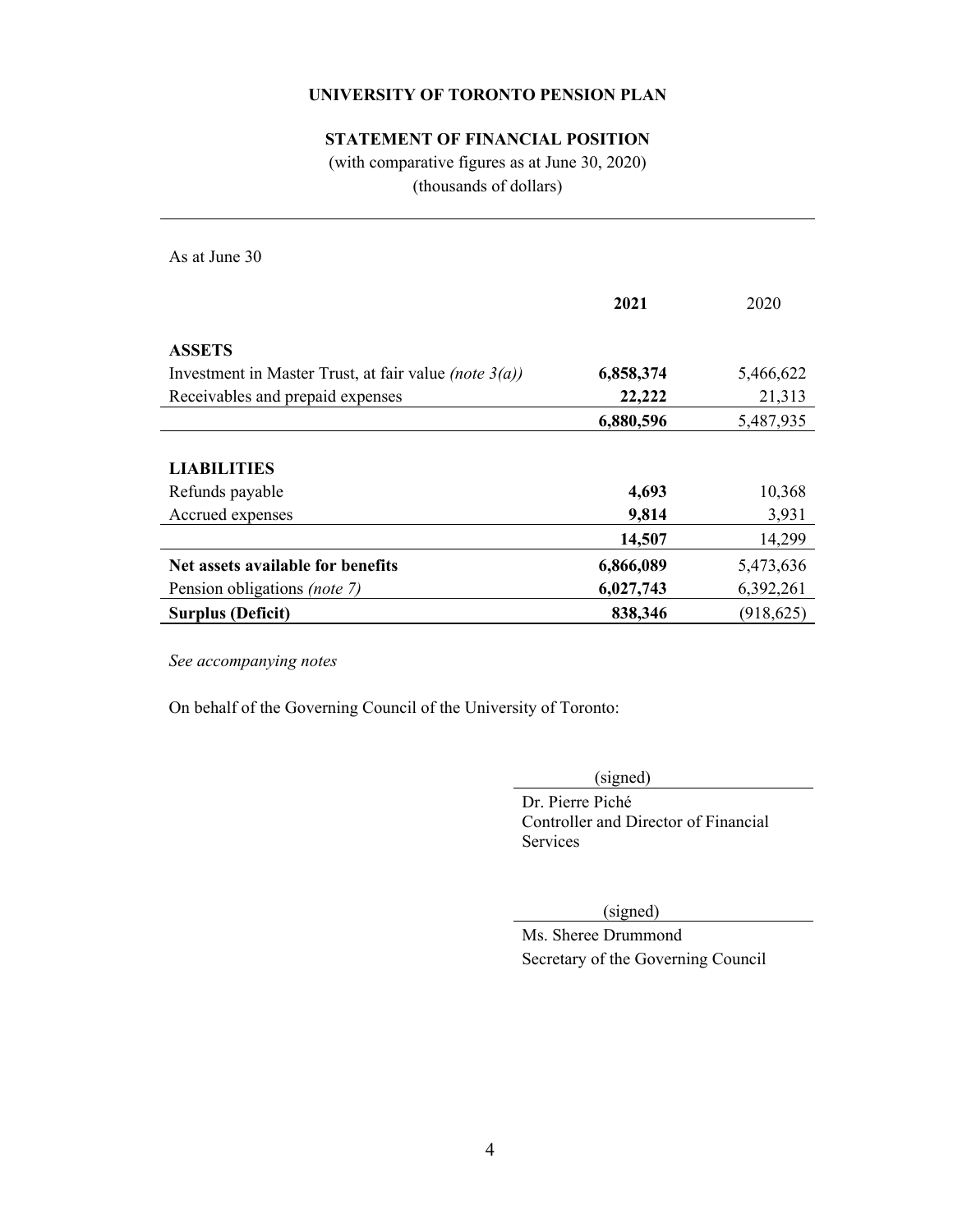# **STATEMENT OF CHANGES IN NET ASSETS AVAILABLE FOR BENEFITS**

(with comparative figures for the year ended June 30, 2020) (thousands of dollars)

Year ended June 30

|                                                      | 2021      | 2020      |
|------------------------------------------------------|-----------|-----------|
| <b>INCREASE IN NET ASSETS</b>                        |           |           |
| Increase in fair value of investment in Master Trust |           |           |
| (note 3(b))                                          | 1,375,843 | 171,163   |
| Employer contributions <i>(note 4)</i>               | 238,052   | 197,717   |
| Employee contributions                               | 111,555   | 102,555   |
| Transfers from other plans                           | 6,972     | 6,024     |
| Total increase in net assets                         | 1,732,422 | 477,459   |
|                                                      |           |           |
| <b>DECREASE IN NET ASSETS</b>                        |           |           |
| Retirement benefits                                  | 237,855   | 229,275   |
| Refunds and transfers <i>(note 5)</i>                | 41,660    | 46,674    |
| Fees and expenses (note 6)                           | 60,454    | 50,760    |
| Total decrease in net assets                         | 339,969   | 326,709   |
|                                                      |           |           |
| Net increase in net assets for the year              | 1,392,453 | 150,750   |
| Net assets available for benefits, beginning of year | 5,473,636 | 5,322,886 |
| Net assets available for benefits, end of year       | 6,866,089 | 5,473,636 |

*See accompanying notes*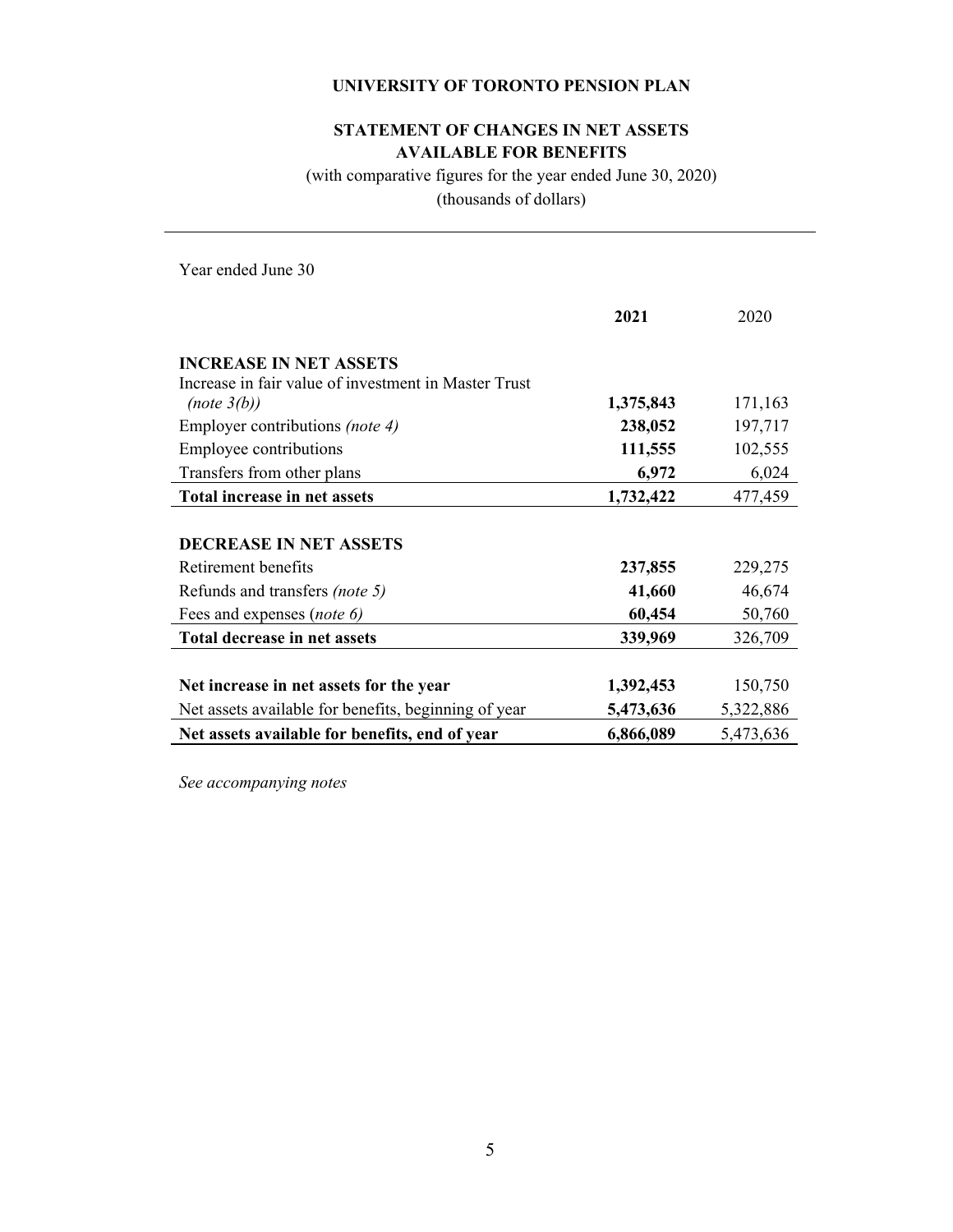# **STATEMENT OF CHANGES IN PENSION OBLIGATIONS**

(with comparative figures for the year ended June 30, 2020) (thousands of dollars)

Year ended June 30

|                                                        | 2021       | 2020      |
|--------------------------------------------------------|------------|-----------|
| <b>INCREASE IN PENSION OBLIGATIONS</b>                 |            |           |
| Interest on accrued benefits                           | 340,344    | 306,362   |
| Benefits accrued                                       | 211,165    | 210,729   |
| Assumption changes                                     |            | 343,256   |
| Impact of new funding rules                            |            | 241,607   |
| <b>Experience losses</b>                               | 1,920      | 35,148    |
| Transfers from other plans                             | 6,972      | 6,024     |
| <b>Total increase in pension obligations</b>           | 560,401    | 1,143,126 |
| <b>DECREASE IN PENSION OBLIGATIONS</b>                 |            |           |
| Benefits paid                                          | 279,515    | 274,536   |
| Plan amendments                                        |            | 25,248    |
| Assumption changes                                     | 645,404    |           |
| <b>Total decrease in pension obligations</b>           | 924,919    | 299,784   |
| Net increase (decrease) in pension obligations for the |            |           |
| year                                                   | (364, 518) | 843,342   |
| Pension obligations, beginning of year                 | 6,392,261  | 5,548,919 |
| Pension obligations, end of year                       | 6,027,743  | 6,392,261 |

*See accompanying notes*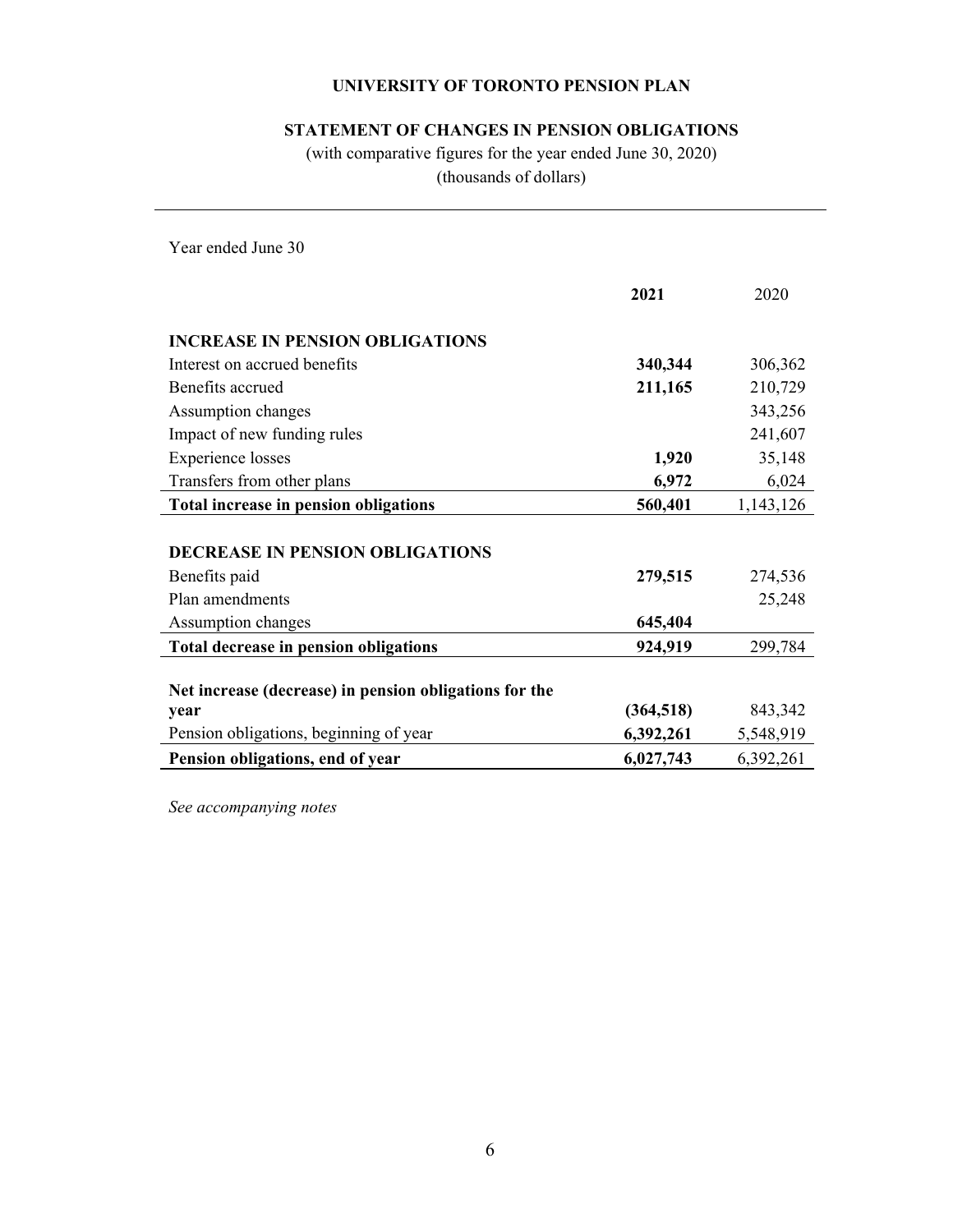#### **NOTES TO FINANCIAL STATEMENTS**

# **JUNE 30, 2021**

(thousands of dollars)

# **1. Description of Plan**

The following description of the University of Toronto Pension Plan (the "Plan") is a summary only. For more complete information, reference should be made to the official Plan text.

#### **a) General**

The Plan is a contributory defined benefit plan open to all full-time and part-time employees of the University of Toronto (the "University") meeting the eligibility conditions. The Plan was in operation up to and including June 30, 2021. On July 1, 2021, the assets and liabilities of the Plan were transferred to the University Pension Plan Ontario ("UPP"), when the accrual of the benefits and contributions under the UPP commenced. The UPP (a jointly sponsored pension plan) was developed by the university administrations, faculty associations, unions and non-represented staff at the University of Toronto, University of Guelph and Queen's University to cover employees and former employees in the existing plans at all three universities and was formally established on January 1, 2020.

 The Plan is registered under the *Pension Benefits Act* (Ontario) (Ontario Registration Number 0312827) and with the Canada Revenue Agency.

 The Governing Council of the University of Toronto acts as sponsor and administrator for the Plan and the investments, through the University of Toronto Master Trust ("Master Trust"), are managed by the University of Toronto Asset Management Corporation ("UTAM"), a separate non-share capital corporation whose members are appointed by the University.

#### **b) Funding**

Plan benefits are funded by contributions and investment income. Required member contributions are made in accordance with a prescribed formula. The University's contributions are determined periodically on the basis of an actuarial valuation, taking into account the assets of the Plan and all other relevant factors.

#### **c) Retirement benefits**

At retirement, the number of years of pensionable service earned by a member is multiplied by a percentage of the average of the highest 36 months of earnings to determine the annual pension payable to that member. There are various early retirement provisions in place for different employee groups. Benefits are also payable in the case of termination of employment prior to retirement.

#### **d) Death benefits**

 Death benefits are available for beneficiaries on the death of an active member and may be taken in the form of a survivor pension or a lump-sum payment. Death benefits may also be available for a spouse on the death of a retired member.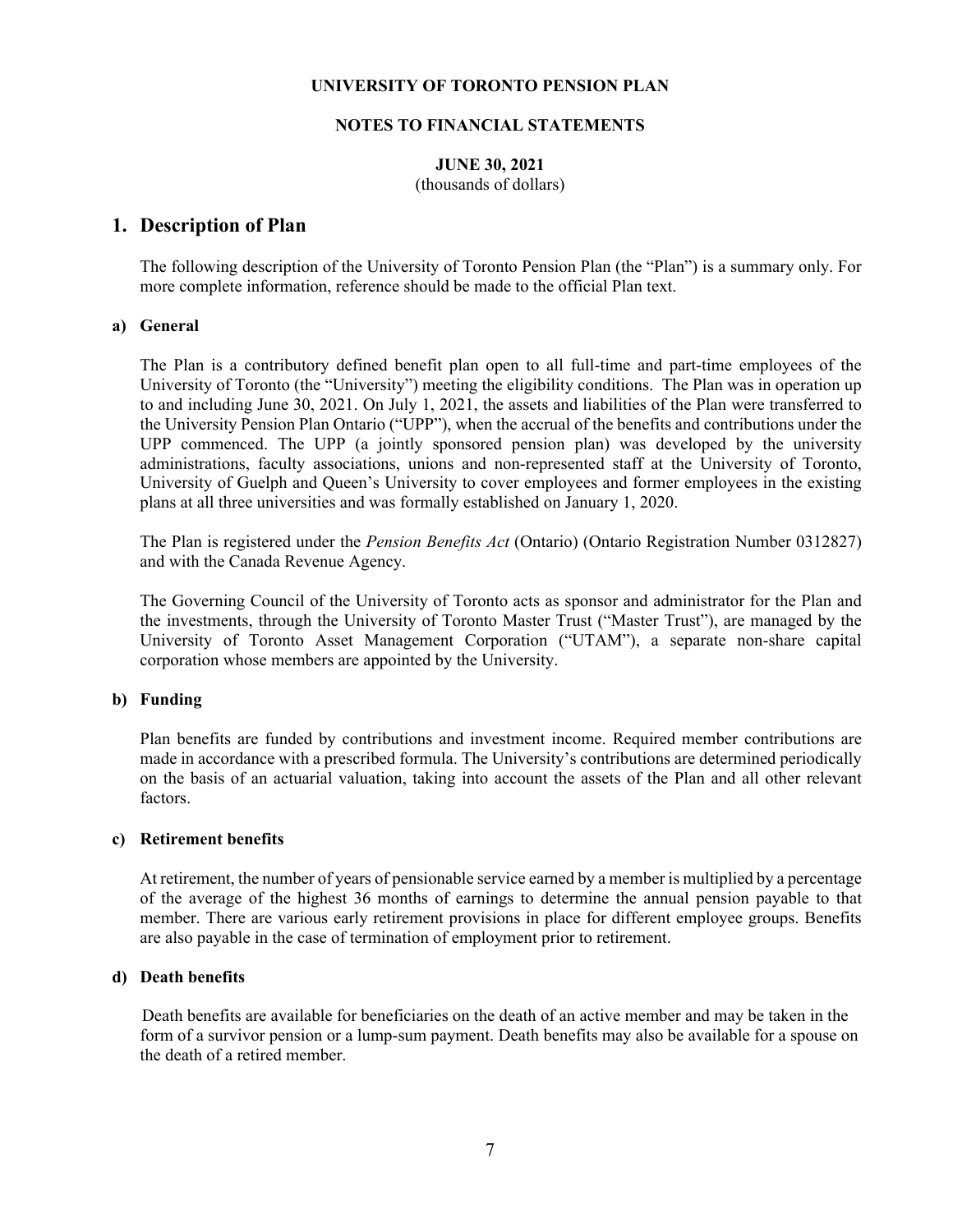#### **e) Escalation of benefits**

The pension benefits of retirees are subject to cost of living adjustments equal to the greater of: i) 75% of the increase in the Consumer Price Index in Canada ("CPI") for the previous calendar year to a maximum CPI increase of 8% plus 60% of the increase in CPI in excess of 8%, or ii) the increase in the CPI for the previous calendar year minus 4%.

# **2. Summary of significant accounting policies**

#### **a) Basis of presentation**

These financial statements have been prepared by the University in accordance with Canadian accounting standards for pension plans in Part IV (Section 4600) of the CPA Canada Handbook - Accounting applied within the framework of the significant accounting policies summarized below.

Section 4600 provides specific accounting guidance on investments and pension obligations. In accordance with Section 4600, Canadian accounting standards for private enterprises in Part II of the CPA Canada Handbook - Accounting have been chosen for accounting policies that do not relate to the investment portfolio or pension obligations to the extent that those standards do not conflict with the requirements of Section 4600.

#### **b) Investments and investment income**

Investments are carried at fair value. The Plan is invested in the Master Trust. The unit value of the Master Trust is calculated based on the fair value of the underlying investments of the Master Trust.

Income from investments is recorded on an accrual basis. Distributions from a master trust arrangement are recorded when declared. Changes in fair values, representing realized and unrealized gains and losses, from one year to the next are reflected in the statement of changes in net assets available for benefits.

#### **c) University of Toronto Master Trust**

Investments within the Master Trust are carried at fair value. Fair value amounts represent estimates of the consideration that would be agreed upon between knowledgeable, willing parties who are under no compulsion to act. It is best evidenced by a quoted market price, if one exists. The calculation of estimated fair value is based upon market conditions at a specific point in time and may not be reflective of future fair values.

Fair values of the investments held by the Master Trust are determined as follows:

- (i) Short-term notes and treasury bills are valued based on cost plus accrued interest, which approximates fair value. Money market funds are valued based on closing quoted market prices.
- (ii) Bonds and publicly traded equities are valued based on quoted closing market prices. If quoted closing market prices are not available for bonds, estimated values are calculated using discounted cash flows based on current market yields and comparable securities, as appropriate.
- (iii) Investments in pooled funds (other than private investment interests and hedge funds) are valued at their reported net asset value per unit.
- (iv) Hedge funds are valued based on the most recently available reported net asset value per unit adjusted for the expected rate of return of the fund through June 30. The University believes the carrying amount of these financial instruments is a reasonable estimate of fair value.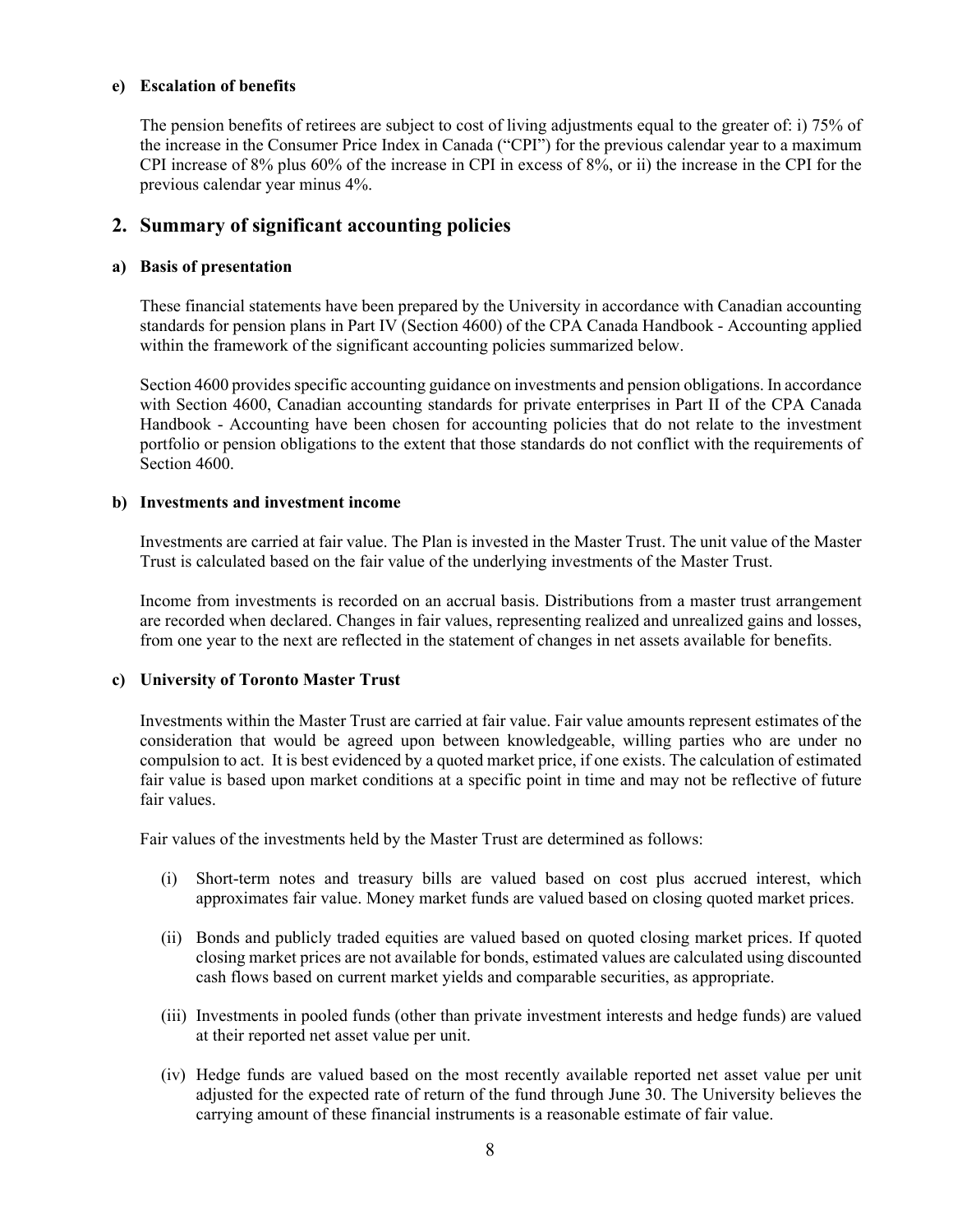- (v) Private investment interests, consisting of private investments and real assets, are comprised of private externally managed funds with underlying investments in equities, debt, real estate assets and commodities. The investment managers of these interests perform valuations of the underlying investments on a periodic basis and provide valuations periodically. Annual financial statements of the private investment interests are audited and are also provided by the investment managers. The value of the investments in these interests is based on the most recent valuation provided, adjusted for subsequent cash receipts and distributions from the fund and cash disbursements to the fund through June 30. The University believes the carrying amount of these financial instruments is a reasonable estimate of fair value.
- (vi) Derivative financial instruments are used to manage particular market and currency exposures for hedging and risk management purposes with respect to the Master Trust's investments and as a substitute for more traditional investments. Derivative financial instruments and synthetic products that may be employed include debt, equity, commodity and currency futures, options, swaps and forward contracts. These contracts are supported by liquid assets with a fair value approximately equal to the fair value of the instruments underlying the derivative contract.

 For all derivative financial instruments, the gains and losses arising from changes in the fair value of such derivatives are recognized as investment income (loss) in the year in which the changes in fair value occur. The fair value of derivative financial instruments reflects the daily quoted market amount of those instruments, thereby taking into account the current unrealized gains or losses on open contracts. Investment dealer quotes or quotes from a bank are available for substantially all of the Master Trust's derivative financial instruments.

(vii) Monetary assets and liabilities denominated in foreign currencies are translated into Canadian dollars at the exchange rate in effect at year-end.

Interest income is recorded by the Master Trust on an accrual basis. Dividends are recorded by the Master Trust as revenue on the record date. Realized gains and losses on investments are recorded based on the average cost of the related investments. Unrealized gains and losses on investments are recorded by the Master Trust as a change in fair value since the beginning of the year or since the date of purchase when purchased during the year.

Income and expenses are translated at exchange rates in effect on the date of the transaction. Gains or losses arising from those translations are included in income.

Purchases and sales of investments are recorded by the Master Trust on a trade date basis, and transaction costs are expensed as incurred.

#### **d) Revenue and expense recognition**

All employer and employee contributions and other revenue are reflected in the year in which they are due. All expenses are recorded on an accrual basis.

#### **e) Use of estimates**

The preparation of financial statements requires management to make estimates and assumptions that affect the reported amounts of assets and liabilities and the disclosure of contingent assets and liabilities at the date of the financial statements and the reported amounts of increases and decreases in net assets during the reporting period. The more significant estimates used in these financial statements would involve the determination of the fair value of investments where the values are based on non-observable inputs that are supported by little or no market activity, and the use of actuarial assumptions in the determination of the pension obligations. Actual results could differ materially from those estimates.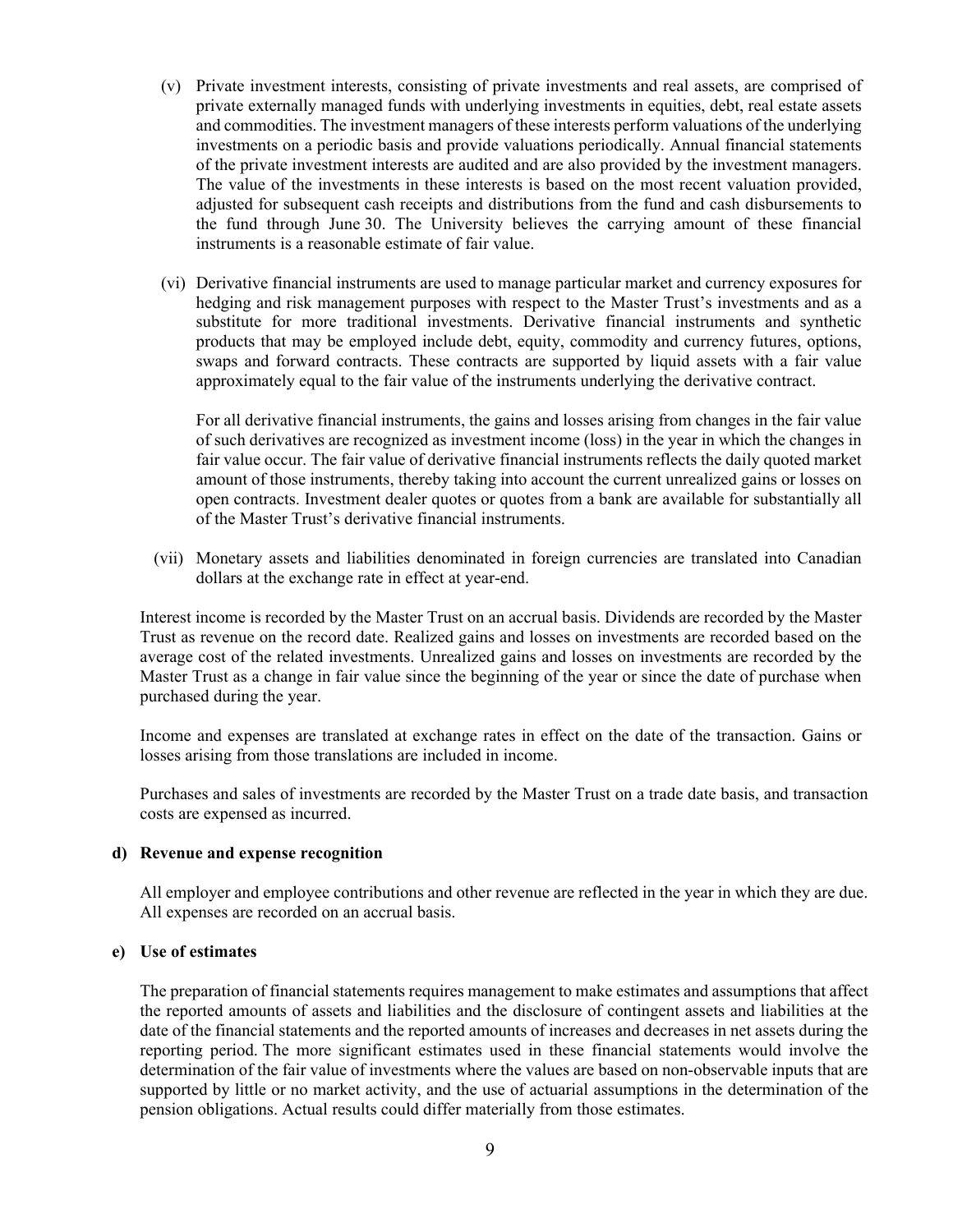#### **f) Pension obligations**

Pension obligations are determined based on an actuarial valuation prepared by an independent firm of actuaries using an actuarial valuation report prepared for funding purposes. This valuation uses the projected benefits method pro-rated on service and management's best estimate of various economic and non-economic assumptions.

# **3. University of Toronto Master Trust**

As at June 30, 2021 and 2020, all of the units of the Master Trust were held by the Plan. The value of each unit increases or decreases monthly based on the change in fair value of the underlying assets of the Master Trust. This value is used as the basis for the purchase and sale of units in the following month.

#### **a) Investment in Master Trust**

The investments of the Master Trust consisted of the following as at June 30, taking into account certain reallocation of short-term investments (related to the effect of futures and swap contracts), hedge funds, private investment and real assets:

|                                                         | 2021      | 2020       |
|---------------------------------------------------------|-----------|------------|
| Cash and short-term investments <i>(note</i> $3(d)$ )   | (749,500) | (547, 280) |
| Government and corporate bonds                          | 2,688,086 | 2,111,001  |
| Canadian equities                                       | 111,320   | 85,508     |
| United States equities                                  | 1,531,809 | 1,189,386  |
| International equities                                  | 690,312   | 579,494    |
| Emerging markets equities                               | 339,061   | 259,430    |
| Global equities                                         | 1,461,796 | 1,190,575  |
| Other                                                   | 708,019   | 466,265    |
|                                                         | 6,780,903 | 5,334,379  |
| Derivative-related net receivable <i>(note</i> $3(d)$ ) | 77,471    | 132,243    |
|                                                         | 6,858,374 | 5,466,622  |

International equities include developed equity markets in Europe, Australasia and the Far East ("EAFE") and exclude the United States and Canada. Global equities include all developed equity markets as well as various emerging equity markets. Investments in the "other" category consist mainly of absolute return funds.

The table below shows the fair value of the same investments without the reallocation to the relevant Reference Portfolio asset class or classes.

|                                                         | 2021      | 2020      |
|---------------------------------------------------------|-----------|-----------|
| Cash and short-term investments <i>(note 3(d))</i>      | 2,191,123 | 1,797,214 |
| Government and corporate bonds                          | 341,082   | 323,093   |
| International equities                                  | 392,579   | 255,505   |
| Emerging markets equities                               | 191,114   | 186,850   |
| Global equities                                         | 1,359,097 | 941,643   |
| Hedge funds                                             | 1,044,688 | 760,330   |
| Private investments                                     | 1,121,224 | 955,604   |
| Real assets                                             | 139,996   | 114,140   |
|                                                         | 6,780,903 | 5,334,379 |
| Derivative-related net receivable <i>(note</i> $3(d)$ ) | 77,471    | 132,243   |
|                                                         | 6,858,374 | 5,466,622 |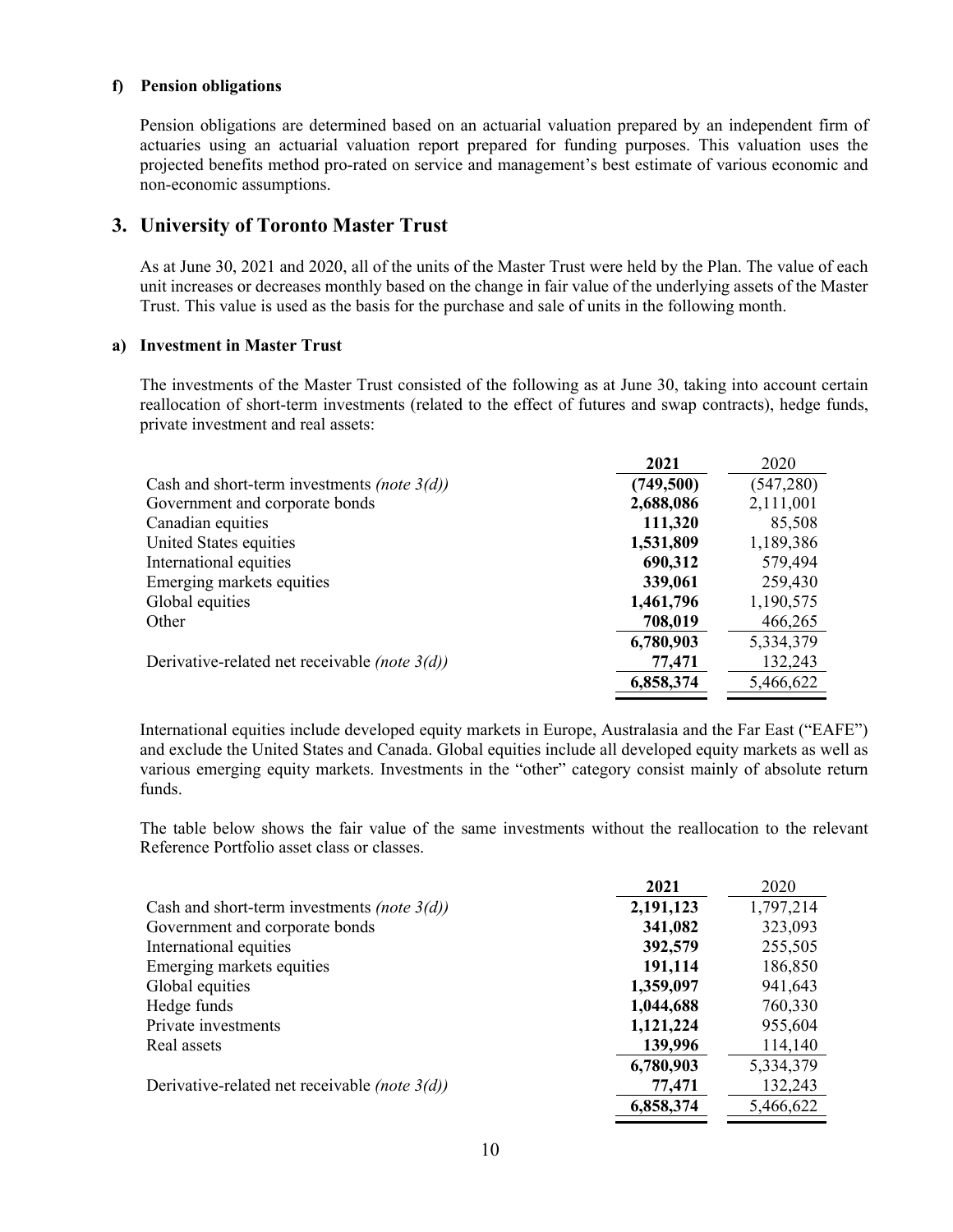#### **b) Changes in the Master Trust**

The following table shows the components of the net increase in net assets of the Master Trust for the years ended June 30:

|                                                                  | 2021      | 2020       |
|------------------------------------------------------------------|-----------|------------|
| Increase in fair value                                           |           |            |
| Interest income                                                  |           |            |
| Government and corporate bonds                                   | 53,952    | 56,394     |
| Short-term investments                                           | 1,132     | 2,027      |
| Dividend income                                                  |           |            |
| Canadian                                                         |           | 3,438      |
| Foreign                                                          | 21,535    | 46,138     |
| Other income                                                     | 1,422     | 440        |
|                                                                  | 78,041    | 108,437    |
| Net realized and unrealized gains from investments               | 1,297,802 | 62,726     |
| Total increase in fair value of the Master Trust                 | 1,375,843 | 171,163    |
| Cash received on purchase of Master Trust                        |           |            |
| units by pension plan                                            | 356,578   | 306,296    |
| Cash paid on redemption of Master Trust<br>units by pension plan | (340,669) | (323, 949) |
| Net increase in net assets of the Master Trust                   |           |            |
| for the year                                                     | 1,391,752 | 153,510    |
| Net assets of the Master Trust, beginning of year                | 5,466,622 | 5,313,112  |
| Net assets of the Master Trust, end of year                      | 6,858,374 | 5,466,622  |

# **c) Individually significant investments**

The details of investments where the fair value exceeds 1% of the total fair value or cost of the Master Trust, based on the Reference Portfolio asset classes for the underlying portfolios, are listed below:

|                                                                | <b>Fair value</b> |
|----------------------------------------------------------------|-------------------|
| Canadian equities                                              |                   |
| Catalyst Capital Group Inc.                                    | 73,871            |
| Government and corporate bonds                                 |                   |
| RP Corporate Index Plus Fund                                   | 325,224           |
| Arbour Lane Credit Opportunity Fund II                         | 73,043            |
| United States equities                                         |                   |
| StepStone Maple Opportunities Fund, L.P. Co-investment Tranche | 106,036           |
| StepStone Maple Opportunities Fund, L.P. Secondary Tranche     | 79,132            |
| International equities                                         |                   |
| Artisan International Value Fund                               | 228,679           |
| Cooper Square Fund, L.P.                                       | 156,641           |
| Two Sigma International Core Fund, L.P.                        | 108,000           |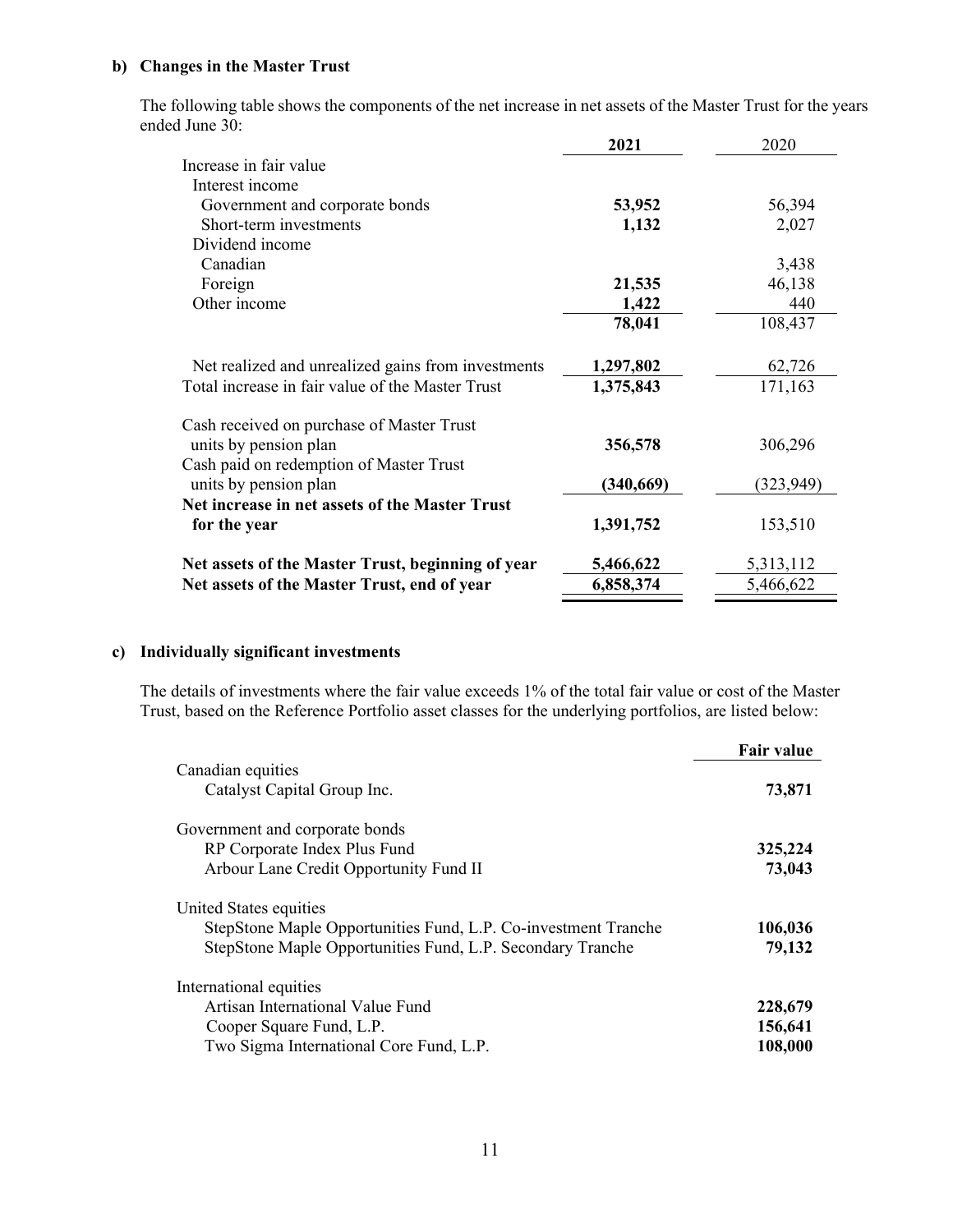| Emerging markets equities                     |         |
|-----------------------------------------------|---------|
| Springs Maple SP                              | 97,195  |
| RWC Emerging Markets Equity Fund Limited      | 93,776  |
| Trust Bridge Partners VI, L.P.                | 81,131  |
| Global equities                               |         |
| Arrowstreet ACWI Alpha Extension Fund         | 367,349 |
| MWCCF World Top 150/50 Fund                   | 342,900 |
| Egerton Investment Partners, L.P.             | 215,105 |
| The Windacre Domestic Partner L.P.            | 140,261 |
| FPA Select Maple Fund, L.P.                   | 100,600 |
| Impax Global Opportunities Fund, L.P.         | 97,285  |
| Lansdowne Developed Markets Long Only Fund LP | 82,886  |
| Other                                         |         |
| MW TOPS Composite Fund                        | 102,811 |
| Fourth Sail Long Short Offshore Fund, L.P.    | 88,976  |

#### **d) Derivative financial instruments**

#### **Description**

The Master Trust has entered into equity and fixed income index futures contracts, which oblige it to pay the difference between a predetermined amount and the market value when the market value is less than the predetermined amount, or receive the difference when the market value is more than the predetermined amount.

The Master Trust enters into foreign currency forward contracts to decrease the impact of exchange rate fluctuations and the resulting uncertainty on future financial results. All outstanding contracts have a remaining term to maturity of less than one year. The Master Trust has significant contracts outstanding held in United States dollars, Euros, Japanese yen and British pound sterling.

The Master Trust has entered into total return equity and bond swap contracts to obtain exposure to a security or market without owning such security or investing directly in that market. Total return swap contracts are agreements for the exchange of cash flows whereby one party commits to making payments based on the total return (income plus capital gains or losses) of an underlying instrument in exchange for fixed or floating rate interest payments. To the extent the total return of the instrument or index underlying the transaction exceeds or falls short of the offsetting interest rate obligation, the Master Trust will receive a payment from or make a payment to the counterparty.

The notional amounts of the derivative financial instruments do not represent amounts exchanged between parties and are not a measure of the Master Trust's exposure resulting from the use of financial instrument contracts. The amounts exchanged are based on the applicable rates applied to the notional amounts.

#### **Risks**

The Master Trust is exposed to credit-related losses in the event of non-performance by counterparties to these financial instruments, but it does not expect any counterparties to fail to meet their obligations given their high credit ratings.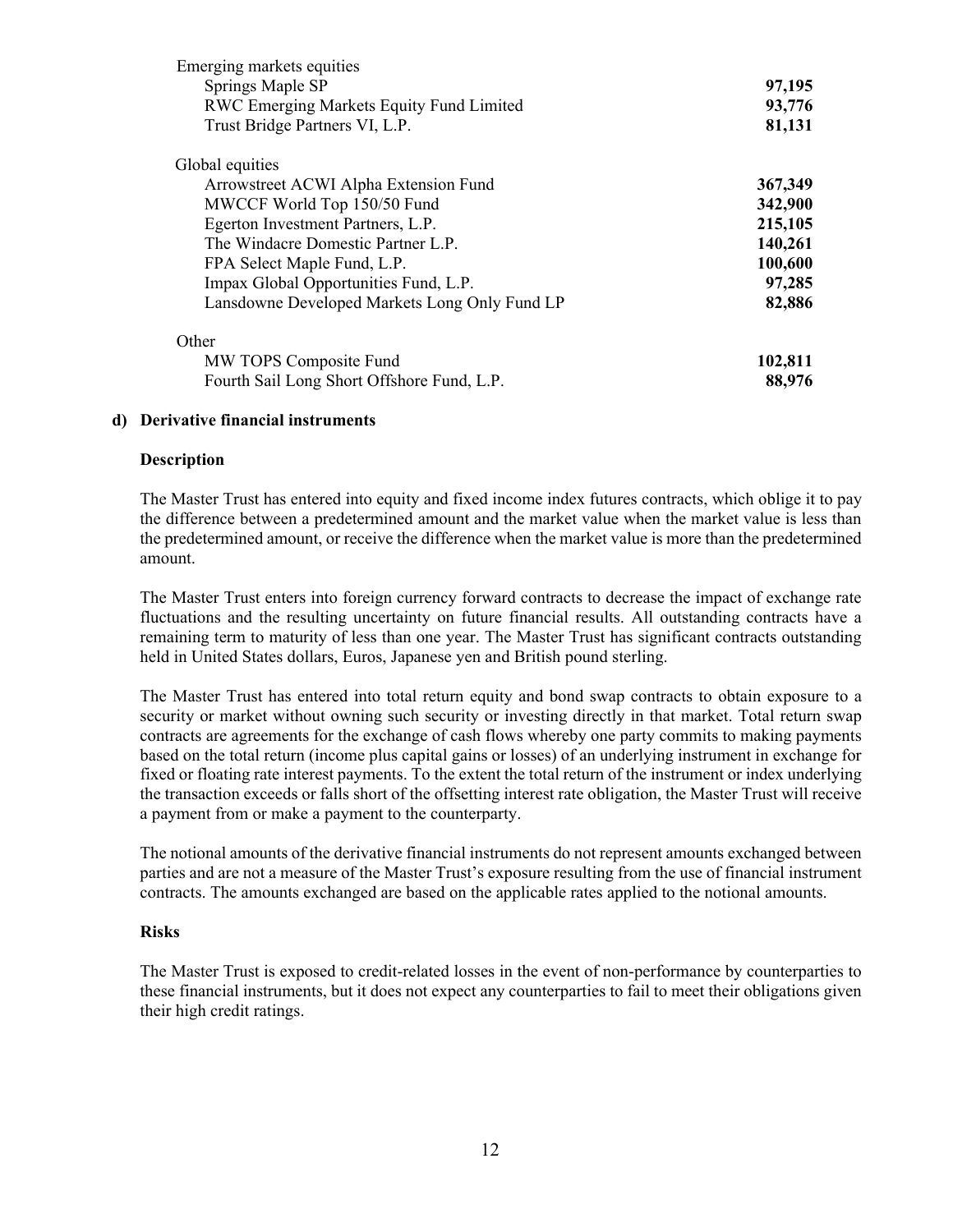#### **Terms and conditions**

The foreign currency forward contracts with notional values totalling \$1,868,760 (2020 – \$1,387,135) as at June 30, 2021 all mature in July 2021. Equity and fixed income futures contracts with notional values of  $$107,900 (2020 - $153,015)$  as at June 30, 2021 all mature within one year. Collateral for the futures positions has been provided to the futures brokers as at June 30, 2021 in the form of short-term investments with a fair value of  $$4,126 (2020 - $11,315)$ . The total return equity and bond swap contracts with notional values totalling  $$1,846,239$  (2020 –  $$1,763,522$ ) as at June 30, 2021 all mature within one year, and a bond swap contract with a notional value of  $$1,122,664$  (2020 –  $$733,987$ ) as at June 30, 2021 matures in December 2025. Under the terms of these contracts, the notional values of the swaps are reset periodically, either on a monthly or quarterly basis.

The notional and fair value amounts of the derivative financial instruments as at June 30 are as follows:

|                               | 2021                        |                         |                 |
|-------------------------------|-----------------------------|-------------------------|-----------------|
|                               | Notional Value <sup>1</sup> | Fair Value <sup>2</sup> |                 |
|                               |                             | <b>Receivables</b>      | <b>Payables</b> |
| Foreign currency derivatives  |                             |                         |                 |
| United States dollar forwards | 1,298,696                   | 817                     | (31,660)        |
| Euro forwards                 | 202,430                     | 1,450                   | (2)             |
| Other currency forwards       | 367,634                     | 682                     | (1,644)         |
| Equity derivatives            |                             |                         |                 |
| <b>Futures</b>                | 68,090                      | 19                      | (337)           |
| Swaps                         | 1,225,883                   | 94,536                  | (1,060)         |
| Fixed income derivatives      |                             |                         |                 |
| <b>Futures</b>                | 39,810                      | 381                     | (3)             |
| Swaps                         | 1,743,020                   | 14,769                  | (477)           |
| <b>Total</b>                  | 4,945,563                   | 112,654                 | (35, 183)       |

|                               |                             | 2020                    |          |
|-------------------------------|-----------------------------|-------------------------|----------|
|                               | Notional Value <sup>1</sup> | Fair Value <sup>2</sup> |          |
|                               |                             | Receivables             | Payables |
| Foreign currency derivatives  |                             |                         |          |
| United States dollar forwards | 917,502                     |                         | (7,361)  |
| Euro forwards                 | 170,185                     | 200                     |          |
| Other currency forwards       | 299,448                     | 1,501                   | (242)    |
| Equity derivatives            |                             |                         |          |
| <b>Futures</b>                | 104,282                     | 148                     | (4)      |
| Swaps                         | 1,173,814                   | 124,443                 | (2,004)  |
| Fixed income derivatives      |                             |                         |          |
| <b>Futures</b>                | 48,733                      |                         | (2)      |
| Swaps                         | 1,323,695                   | 15,856                  | (292)    |
| Total                         | 4,037,659                   | 142,148                 | (9,905)  |

 $\begin{array}{c} 1 \end{array}$  $<sup>1</sup>$  Notional values represent the contractual amounts to which a rate or price is applied for computing the cash flows to be</sup> exchanged, and are therefore not recorded as receivables or payables in these financial statements. Notional values are also the basis on which the fair values of the contracts and the returns are determined. Notional values do not necessarily represent the future cash flows to be exchanged, nor do they indicate the Plan's exposure to market or credit risk.

<sup>2</sup> Contracts with a positive fair value are recorded as investment receivables while contracts with a negative fair value are recorded as investment payables in note 3(a).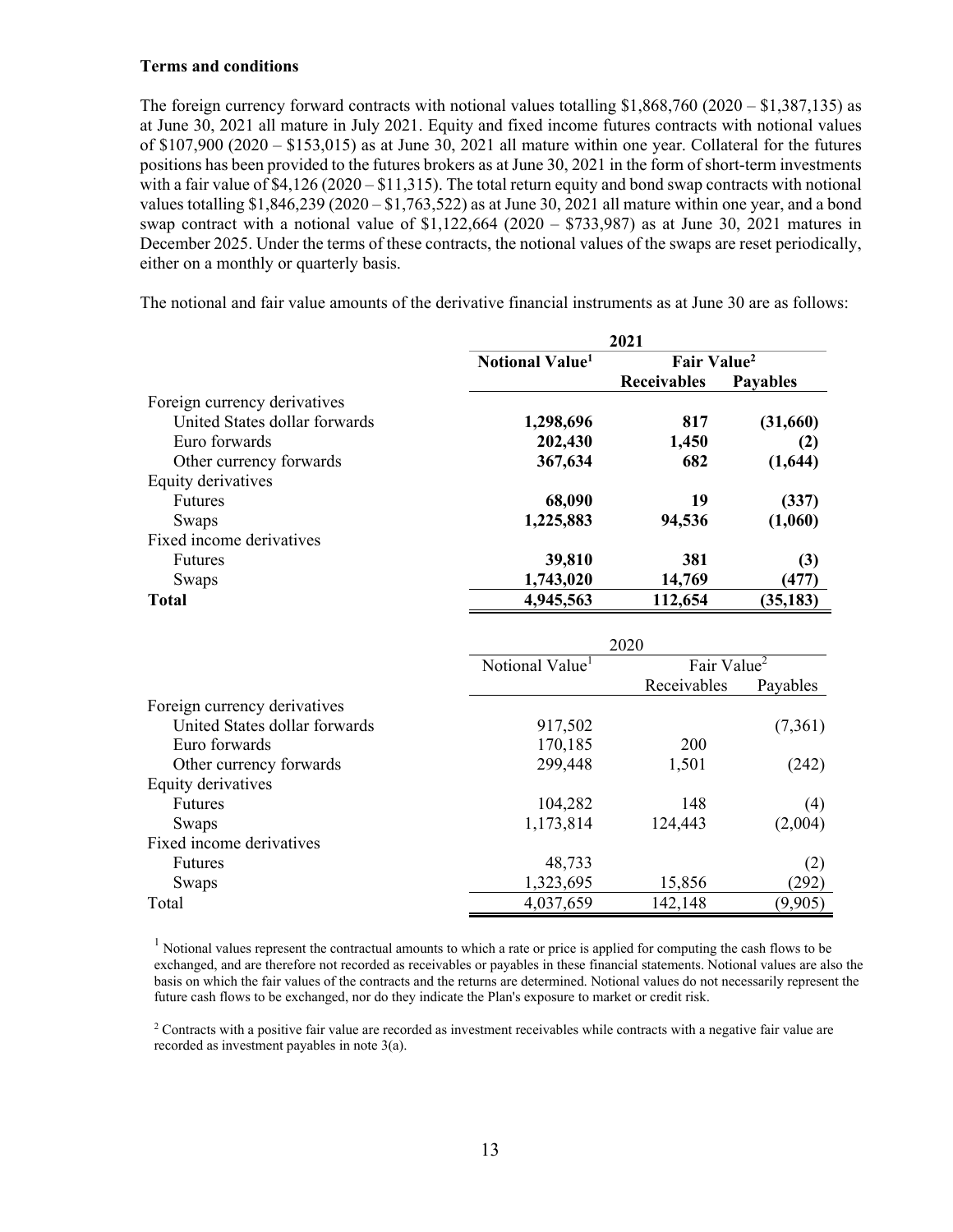#### **e) Risk management**

Risk management relates to the understanding and active management of the risks associated with all areas of the Master Trust's investments. The investments of the Master Trust are primarily exposed to market risk (which includes foreign currency risk, interest rate risk and other price risk), credit risk and liquidity risk. To manage these risks within reasonable risk tolerances, the Master Trust, through UTAM, has formal policies and procedures in place governing asset mix among equity, fixed income and alternative assets, requiring diversification within categories, and setting limits on the size of exposure to individual investments and counterparties. In addition, derivative instruments are used in the management of these risks (see note 3(d)).

#### **f) Market risk**

Market risk is the risk that the value of an investment will fluctuate because of changes in market prices. The Master Trust is exposed to market risk from its investing activities. Market risk encompasses a variety of financial risks, such as foreign currency risk, interest rate risk and other price risk. Significant volatility in interest rates, equity values and the value of the Canadian dollar against the currencies in which the Master Trust investments are held can significantly impact the value of these investments. The Master Trust manages market risk by investing across a wide variety of asset classes according to the approved policy asset mix and hedging strategies established in the University of Toronto Pension Master Trust Statement of Investment Policies and Procedures ("SIPP"). The following are the key components of market risk:

#### **(i) Foreign currency risk**

Foreign currency exposure arises from the Master Trust's direct and indirect holdings of investments denominated in currencies other than the Canadian dollar. Fluctuations in the relative value of the Canadian dollar against these foreign currencies can result in a positive or a negative effect on the fair value of investments. To manage foreign currency risk, the currency hedging policy of the benchmark is to hedge 50% of the developed market currencies and 0% of the Emerging Markets currencies exposure in the Global equities (MSCI ACWI) portfolio. The hedging policy results in a policy target unhedged currency exposure of 32.6% with actual exposure allowed to range from 25% to 40% of the fair value of the investment in the Master Trust.

The following table summarizes the Master Trust's foreign currency exposure from directly held investment holdings, including an estimate of the indirect exposure to foreign currency risk within certain directly held investment holdings, the impact of the currency hedging program and the net currency exposure as at June 30: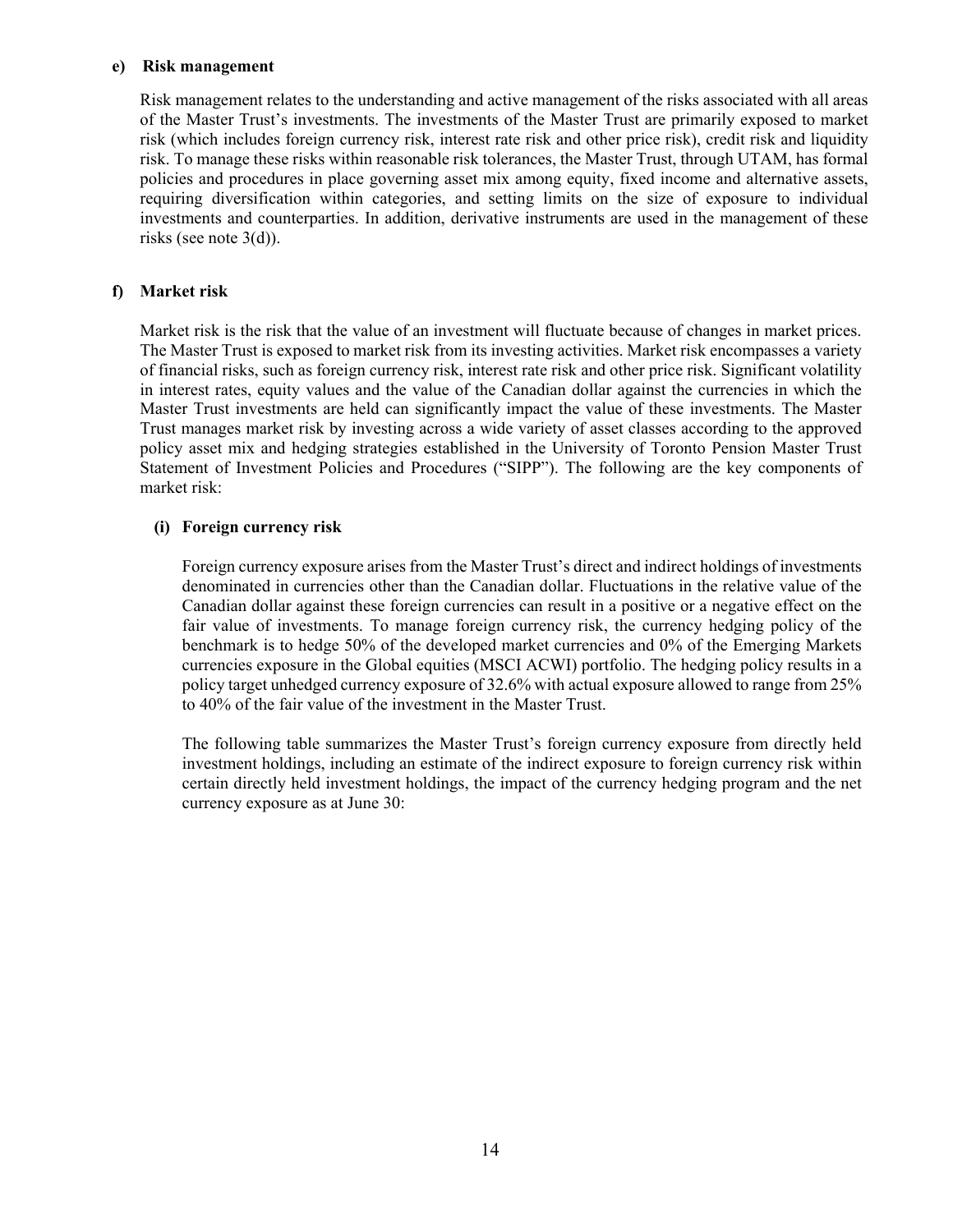|                        |           | 2021        |            | 2020       |
|------------------------|-----------|-------------|------------|------------|
|                        |           | <b>Net</b>  | <b>Net</b> | <b>Net</b> |
|                        | Currency  | currency    | currency   | currency   |
|                        | exposure  | hedge       | exposure   | exposure   |
| United States dollar   | 2,512,980 | (1,266,795) | 1,246,185  | 954,510    |
| Chinese renminbi       | 262,139   |             | 262,139    | 214,058    |
| Euro                   | 376,658   | (200, 088)  | 176,570    | 146,463    |
| Japanese yen           | 285,320   | (165, 843)  | 119,477    | 115,407    |
| British pound sterling | 155,653   | (81, 411)   | 74,242     | 64,038     |
| New Taiwan dollar      | 59,268    |             | 59,268     | 39,755     |
| South Korean won       | 56,158    |             | 56,158     | 37,603     |
| Swiss franc            | 87,697    | (36,795)    | 50,902     | 46,427     |
| Indian rupee           | 42,065    |             | 42,065     | 25,952     |
| Australian dollar      | 64,149    | (26,749)    | 37,400     | 30,831     |
| Brazilian real         | 22,154    |             | 22,154     | 16,655     |
| Swedish krona          | 33,716    | (14, 160)   | 19,556     | 13,112     |
| Hong Kong dollar       | 29,161    | (12, 284)   | 16,877     | 15,292     |
| South African rand     | 15,018    |             | 15,018     | 12,072     |
| Russian ruble          | 14,191    |             | 14,191     | 10,457     |
| Danish krone           | 23,155    | (9, 559)    | 13,596     | 10,533     |
| Mexican peso           | 7,405     |             | 7,405      | 5,610      |
| Other                  | 71,411    | (9, 547)    | 61,864     | 54,265     |
| <b>Total</b>           | 4,118,298 | (1,823,231) | 2,295,067  | 1,813,040  |

Since all other variables are held constant in assessing foreign currency risk sensitivity, it is possible to extrapolate a 5% absolute change in foreign exchange rates to any absolute percentage change in foreign exchange rates. A 5% absolute change in foreign exchange rates would have the following impact on the fair value of foreign currency denominated assets, net of the currency hedges, of the Master Trust:

| 2021          | 2020          |
|---------------|---------------|
| Change in net | Change in net |
| investment    | investment    |
| value         | value         |
|               | 47,726        |
| 13,107        | 10,703        |
| 8,829         | 7,323         |
| 5,974         | 5,770         |
| 3,712         | 3,202         |
| 2,963         | 1,988         |
| 17,859        | 13,940        |
| 114,753       | 90,652        |
|               | 62,309        |

### **(ii) Interest rate risk**

Interest rate risk refers to the effect on the fair value of the Master Trust's assets and liabilities due to fluctuations in interest rates. This risk primarily arises from fixed income securities held directly by the Master Trust, from fixed income securities held indirectly by the Master Trust (e.g., where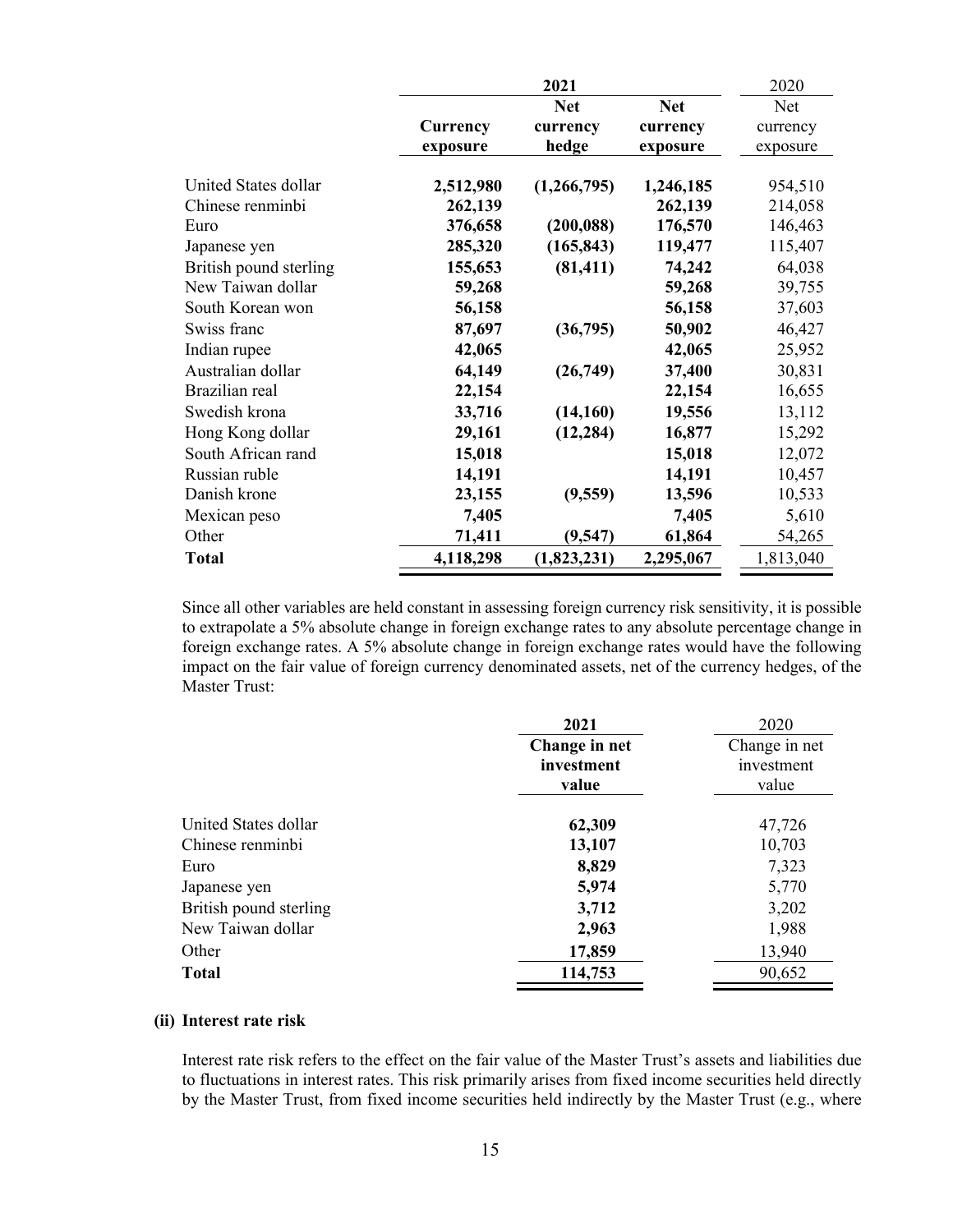there are underlying fixed income investments within a pooled fund) and from the bond swap contracts held by the Master Trust.

At June 30, 2021, the fair value of total investments in bonds was \$2,688,086 (2020 - \$2,111,001), composed of \$15,857 (2020 - \$15,856) of bonds directly held by the Plan, \$889,399 (2020 - \$820,183) of bonds indirectly held through pooled funds and \$1,782,830 (2020 - \$1,274,962) of notional bond exposure arising from derivative financial instruments. This risk is managed by having a benchmark Reference Portfolio, which reflects the Plan's risk appetite, and by monitoring actual risk against the risk of the Reference Portfolio.

The following table summarizes the profile of the Master Trust's directly held fixed income securities, which are subject to interest rate risk, based on term to maturity as at June 30:

|                       | 2021          |                              | 2020       |                              |
|-----------------------|---------------|------------------------------|------------|------------------------------|
| <b>Maturity range</b> | Fair<br>Value | Weighted<br>average<br>vield | Fair value | Weighted<br>average<br>yield |
| $0-5$ years           | 7,819         | 1.28%                        | 6,566      | 1.38%                        |
| $>5-10$ years         | 2,462         | 2.36%                        | 3,099      | 1.70%                        |
| $>10$ years           | 5,576         | 3.29%                        | 6,191      | 2.83%                        |
|                       | 15,857        | 2.15%                        | 15,856     | 2.01%                        |

As at June 30, 2021, for every 1% increase (decrease) in prevailing market interest rates, the fair value of the direct fixed income holdings in the Master Trust is estimated to decrease (increase) by approximately \$1,008 (2020 – \$1,100).

#### **(iii) Other price risk**

Other price risk is the risk that the fair value of an investment will fluctuate because of changes in market prices (other than those arising from foreign currency risk or interest rate risk), whether those changes are caused by factors specific to the individual investment, its issuer, or factors affecting all similar securities traded in the market. The Master Trust's exposure to other price risk is primarily due to its public equity investments. These investments include public equity securities held directly by the Master Trust and public equity securities held indirectly by the Master Trust.

The fair value of directly held public equity investments and indirectly held public equity investments (excluding public equity investments within hedge funds, equity swap contracts and private equity funds) subject to other price risk is \$1,942,790 (2020 – \$1,383,998). Since all other variables are held constant in assessing other price risk sensitivity, it is possible to extrapolate a 10% absolute change in the fair value to any absolute percentage change in fair value. A 10% absolute change in the fair value of these public equity investments which are exposed to other price risk would be \$194,279 (2020 – \$138,400).

#### **g) Credit risk**

The Master Trust is exposed to credit risk in connection with its fixed income investments and derivative contracts because of the risk of a financial loss caused by a counterparty's potential inability or unwillingness to fulfill its contractual obligations. To manage the credit risk exposure from direct bond holdings or from the use of derivatives, fixed limits are established for individual counterparties and these are monitored regularly. The fair value of these investments and other assets as presented in the statement of financial position represents the maximum credit risk exposure at the date of the financial statements. In addition to credit risk arising from direct holdings, the Plan also has indirect exposure to credit risk to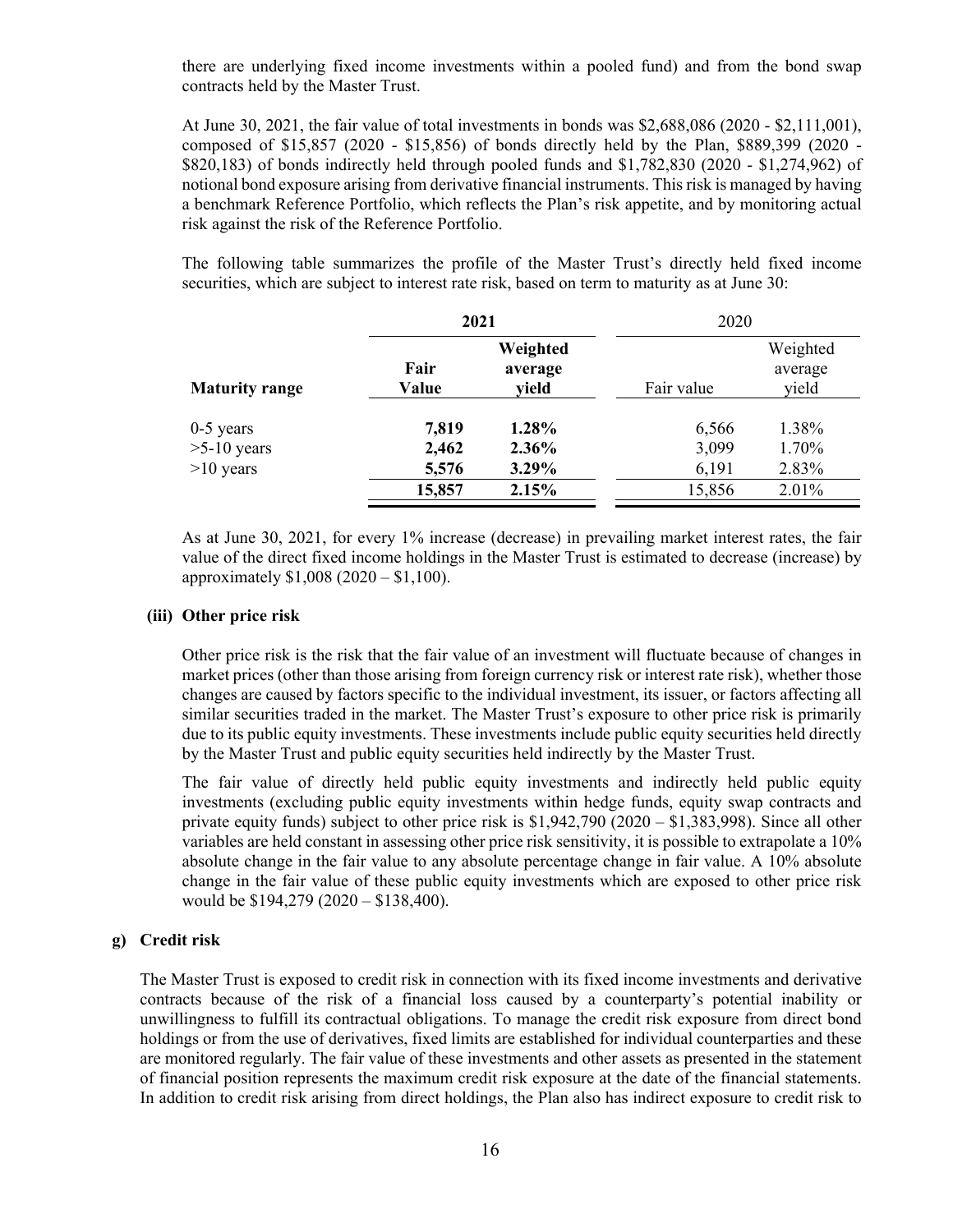the extent that the Master Trust's direct holdings have underlying investments in non-governmentguaranteed securities.

The following table summarizes the fair value of directly held fixed income securities which were exposed to credit risk, by credit rating, as at June 30:

|                      |        | 2021       |        | 2020          |  |
|----------------------|--------|------------|--------|---------------|--|
|                      |        | % of fixed |        | % of fixed    |  |
|                      | Fair   | income     | Fair   | <i>n</i> come |  |
| <b>Credit rating</b> | value  | securities | value  | securities    |  |
|                      |        |            |        |               |  |
| AA                   | 3,180  | 20.1       | 3,972  | 25.05         |  |
| A                    | 9,564  | 60.3       | 8,626  | 54.40         |  |
| BBB and other        | 3,113  | 19.6       | 3,258  | 20.55         |  |
|                      | 15,857 | 100.00     | 15,856 | 100.00        |  |

## **h) Liquidity risk**

Liquidity risk is the risk of the Plan not being able to settle or meet its commitments in a timely manner. These commitments include payment of the Plan's pension obligations and operating expenses, margin requirements associated with derivatives investment strategies, and the Master Trust's future commitments in private investment interests. These liquidity requirements are managed through income and distributions generated from investments, monthly contributions made by the University and Plan members, and having a sufficient amount of cash and assets invested in liquid instruments that can be easily sold and converted to cash.

#### **i) Fair value hierarchy**

The Plan is required to disclose, for each class of financial instruments, the methods and, when a valuation technique is used, the assumptions applied in determining fair values, through a three-level hierarchy, as at the financial statement date. The three levels are defined as follows:

**Level 1:** Fair value is based on quoted market prices in active markets for identical assets or liabilities. Level 1 assets and liabilities generally include equity securities traded in an active exchange market.

Level 2: Fair value is based on observable inputs other than Level 1 prices, such as quoted market prices for similar (but not identical) assets or liabilities in active markets, quoted market prices for identical assets or liabilities in markets that are not active, and other inputs that are observable or can be corroborated by observable market data for substantially the full term of the assets or liabilities. This category generally includes mutual and pooled funds, hedge funds, Government of Canada, provincial and other government bonds, Canadian corporate bonds, and certain derivative contracts.

Level 3: Fair value is based on non-observable inputs that are supported by little or no market activity and that are significant to the fair value of the assets or liabilities. Financial instruments are classified in this level when the valuation technique is based on at least one significant input that is not observable in the market or due to a lack of liquidity in certain markets. This category generally includes private investment interests (which are comprised of private, externally managed pooled funds with underlying investments in equities, real estate assets and commodities) and securities that have liquidity restrictions.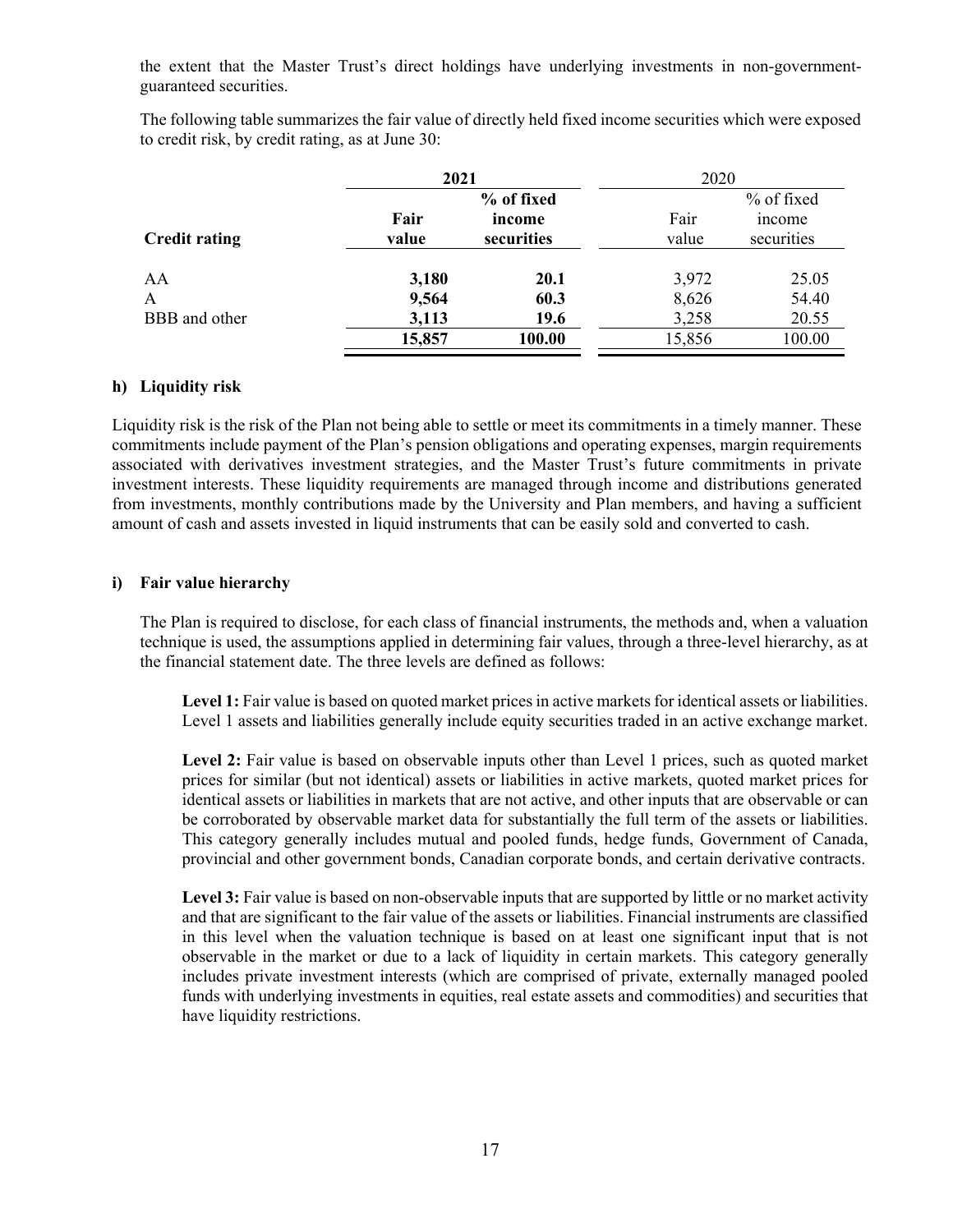|                                   | 2021      |           |           |              |
|-----------------------------------|-----------|-----------|-----------|--------------|
|                                   | Level 1   | Level 2   | Level 3   | <b>Total</b> |
| Short-term investments            | 2,191,123 |           |           | 2,191,123    |
| Government and corporate bonds    |           | 341,082   |           | 341,082      |
| International equities            |           | 392,579   |           | 392,579      |
| Emerging markets equities         |           | 190,972   | 142       | 191,114      |
| Global equities                   |           | 1,359,097 |           | 1,359,097    |
| Hedge funds                       |           | 739,132   | 305,556   | 1,044,688    |
| Private investments               |           |           | 1,121,224 | 1,121,224    |
| Real assets                       |           |           | 139,996   | 139,996      |
|                                   | 2,191,123 | 3,022,862 | 1,566,918 | 6,780,903    |
| Derivative-related net receivable |           |           |           |              |
| (note 3(d))                       | 107,828   | (30, 357) |           | 77,471       |
|                                   | 2,298,951 | 2,992,505 | 1,566,918 | 6,858,374    |
|                                   | Level 1   | Level 2   | Level 3   | Total        |
| Short-term investments            | 1,797,214 |           |           | 1,797,214    |
| Government and corporate bonds    |           | 323,093   |           | 323,093      |
| International equities            |           | 255,505   |           | 255,505      |
| Emerging markets equities         |           | 186,693   | 157       | 186,850      |
| Global equities                   |           | 941,643   |           | 941,643      |
| Hedge funds                       |           | 564,670   | 195,660   | 760,330      |
| Private investments               |           |           | 955,604   | 955,604      |
| Real assets                       |           |           | 114,140   | 114,140      |
|                                   | 1,797,214 | 2,271,604 | 1,265,561 | 5,334,379    |
| Derivative-related net receivable |           |           |           |              |
| (note 3(d))                       | 138,145   | (5,902)   |           | 132,243      |
|                                   | 1,935,359 | 2,265,702 | 1,265,561 | 5,466,622    |

The following table summarizes the changes in the fair value of financial instruments classified in Level 3 of the Master Trust for the years ended June 30:

|                                 | 2021       | 2020      |
|---------------------------------|------------|-----------|
| Fair value, beginning of year   | 1,265,561  | 1,114,084 |
| Purchases                       | 339,926    | 363,912   |
| <b>Sales</b>                    | (233, 452) | (207,792) |
| Total realized gains (losses)   | (11,995)   | 18,371    |
| Total unrealized gains (losses) | 206,878    | (23, 014) |
| Fair value, end of year         | 1,566,918  | 1,265,561 |

#### **j) Hedge funds and private investment interests**

The Master Trust invests in certain hedge funds and private investment interests which are comprised of externally managed funds with underlying investments in equities, debt and real assets (real estate, infrastructure and commodity assets). Because these investment interests are not readily tradable, their estimated values are subject to uncertainty and therefore may differ from the value that would have been used had a ready market for such interests existed. Sensitivity analysis demonstrates that a 10% absolute change in the fair value of investments in hedge funds and private investment interests would result in a change to the total fair value of these investments of the Master Trust of \$230,591 (2020 – \$183,007).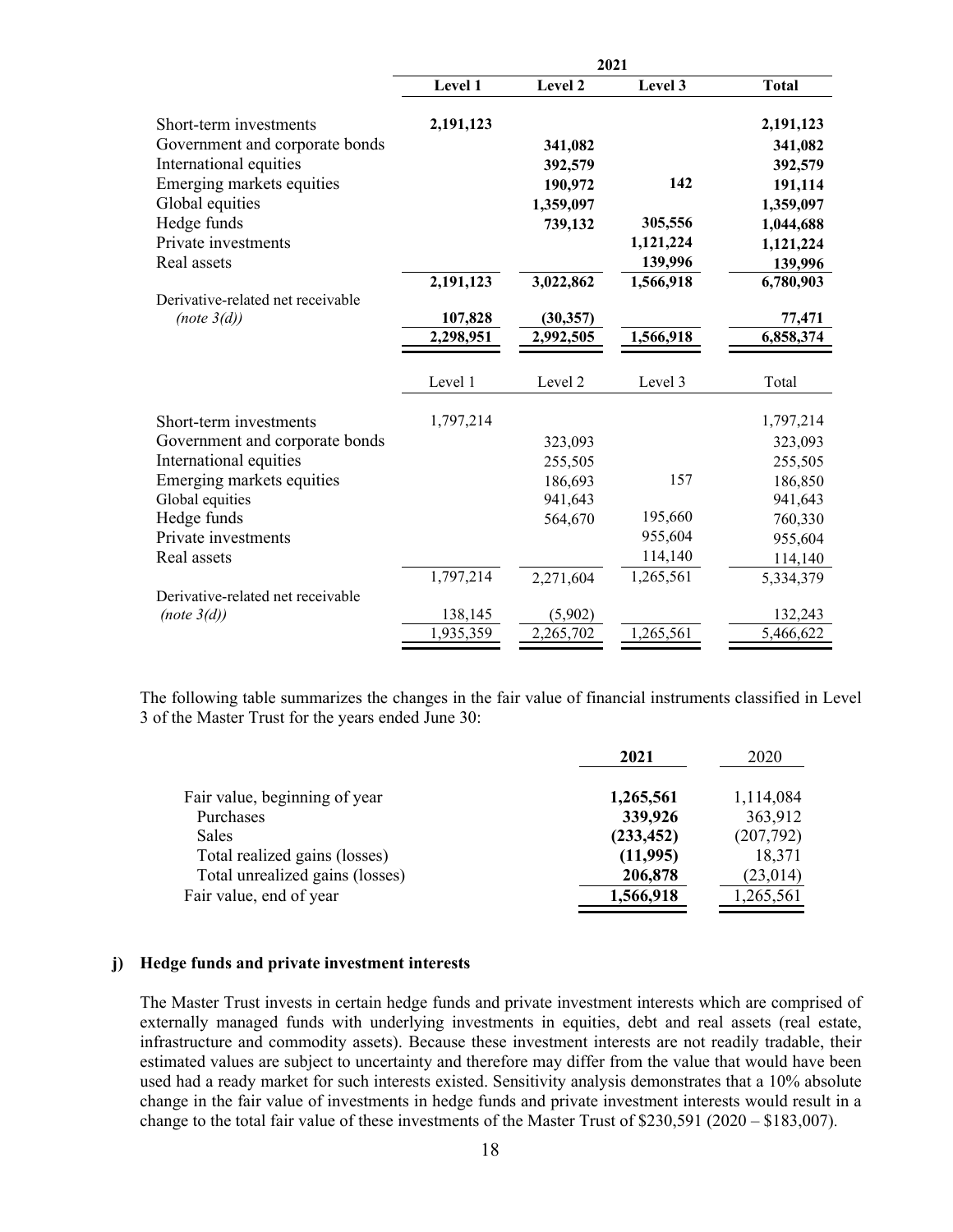#### **k) Uncalled commitments**

As at June 30, 2021, approximately 18.4% (2020 – 19.6%) of the Master Trust's investment portfolio is invested in private investment interests managed by third party managers. These private investment interests typically take the form of limited partnerships managed by a General Partner. The legal terms and conditions of these private investment interests, which cover various areas of private equity investments, private credit investments and real asset investments (e.g., real estate, infrastructure and commodities), require that investors initially make an unfunded commitment and then remit funds over time (cumulatively up to a maximum of the total committed amount) in response to a series of capital calls issued to the investors by the manager. As at June 30, 2021, the Master Trust had uncalled commitments of approximately \$1,132,373 (2020 – \$858,213). The capital committed is called by the manager over a pre-determined investment period, which varies by fund but is generally about three to five years from the date the fund closes. In practice, for a variety of reasons, the total amount committed to a fund is typically not fully called.

# **4**. **Employer contributions**

The University has made  $$138,948$  (2020 –  $$125,357$ ) in current service cost contributions and \$99,104 (2020 – \$72,360) in additional special payments. The special payments were made to fund the unfunded liability, since the actuarial funding valuation as at July 1, 2020 disclosed the present value of pension obligations was in excess of the market value of assets.

# **5. Refunds and transfers**

Refunds and transfers consist of the following:

|                                                      | 2021   | 2020   |
|------------------------------------------------------|--------|--------|
| Refunds of contributions and other benefit payments: |        |        |
| Upon termination                                     | 17,079 | 18,284 |
| Upon death                                           | 3,769  | 3,993  |
|                                                      | 20,848 | 22,277 |
| Transfers to other plans upon termination            | 20,812 | 24,397 |
|                                                      | 41,660 | 46,674 |

# **6. Fees and expenses**

Fees and expenses consist of the following:

|                                                          | 2021   | 2020   |
|----------------------------------------------------------|--------|--------|
| Investment management fees:                              |        |        |
| External managers <sup>1,4</sup>                         | 52,195 | 43,763 |
| $UTAM^{1,2}$                                             | 5,042  | 4,032  |
| Pension records administration                           | 1,016  | 1,098  |
| Administration cost – University of Toronto <sup>2</sup> | 679    | 674    |
| Actuarial and related fees                               | 523    | 498    |
| Trustee and custodial fees <sup>1</sup>                  | 97     | 107    |
| Transaction fees <sup>1,3</sup>                          | 50     | 116    |
| External audit fees                                      | 52     | 58     |
| Other fees                                               | 800    | 414    |
|                                                          | 60,454 | 50,760 |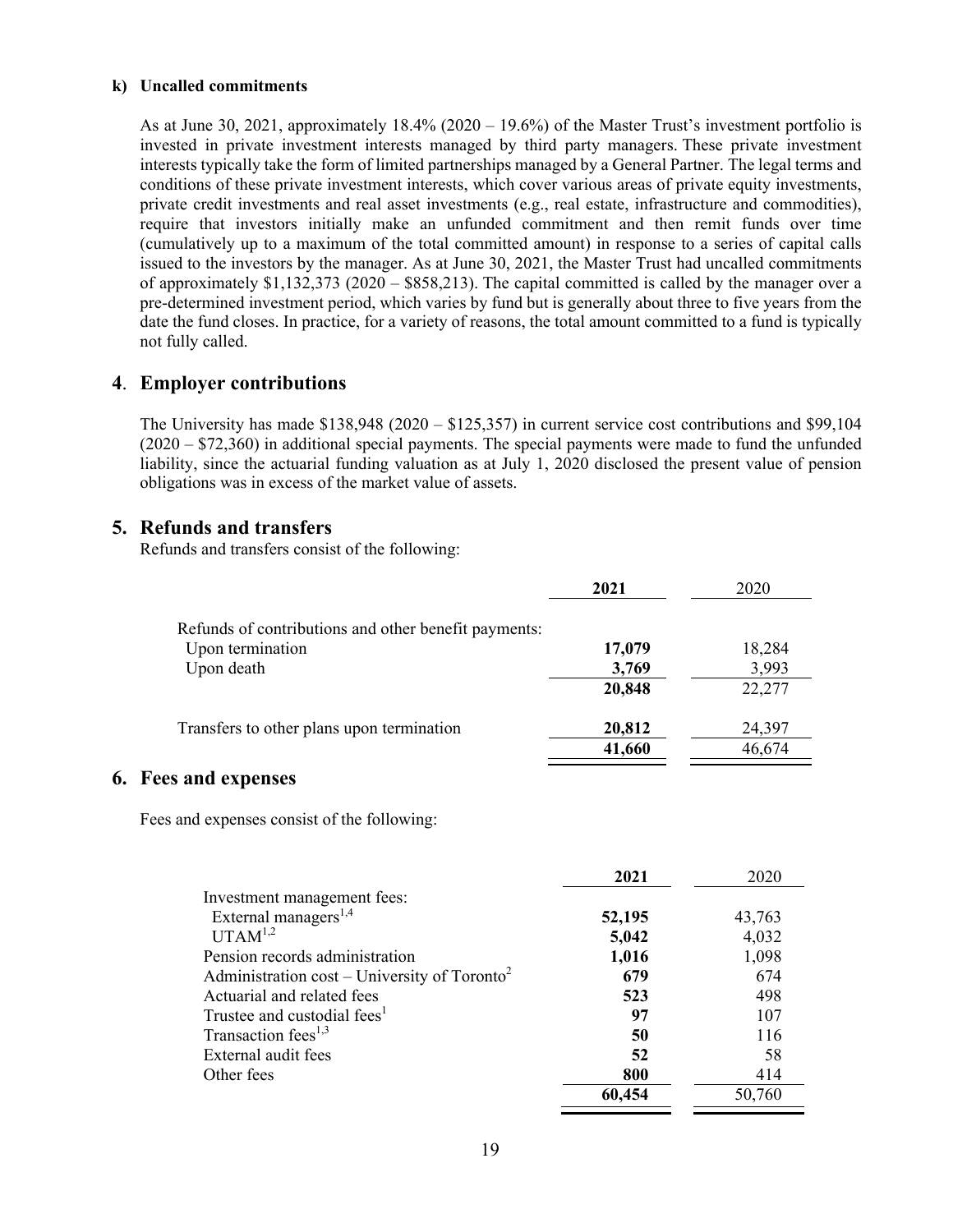<sup>1</sup> Reflect expenses that are directly charged to the Master Trust and are allocated back to the Plan. <sup>2</sup> Represent related party transactions.

<sup>3</sup> Transaction fees represent the cost of purchasing and selling investments.

4 External managers fees exclude performance fees, which are netted against the net realized and unrealized gains from the investments, but include external service provider fees.

# **7. Pension obligations**

Pension obligations are determined by applying best estimate assumptions agreed to by the University and the projected benefits method pro-rated on service. The pension obligations were determined by Aon, a firm of actuaries, using an actuarial funding valuation performed as at July 1, 2020, which was extrapolated to June 30, 2021.

Significant assumptions used in the actuarial valuation are as follows:

|                        | 2021          | 2020          |  |
|------------------------|---------------|---------------|--|
|                        | $\frac{6}{9}$ | $\frac{0}{0}$ |  |
| Interest rate          | 5.60          | 5.35          |  |
| Consumer Price Index   | 2.00          | 1.75          |  |
| Salary escalation rate | 4.00          | 3.75          |  |

# **8. Capital management**

The funding surpluses or deficits determined periodically in funding valuations prepared by an independent actuary are defined as the Plan's capital. The actuary's funding valuation is used to measure the long-term health of the Plan. A funding valuation is required to be filed with the pension regulator at least every three years. The most recently filed valuation for the Plan was as at July 1, 2020, which disclosed unfunded actuarial liabilities of \$931,618 on a going concern basis, and a deficit of \$1,241,590 on a solvency basis. The next required actuarial valuation to be filed with the regulator will be filed as of July 1, 2021. The purpose of that valuation will be to identify the assets, liabilities, and resulting funding shortfall/excess that will transferred to the UPP on July 1, 2021.

The objective of managing the Plan's capital is to ensure the Plan is funded to fully pay the benefits over the long-term.

The University negotiates with the various employee groups to change member contribution levels to meet the ongoing funding of the Plan and makes special contributions to eliminate any deficits, all subject to meeting regulatory requirements. Contributions to the Plan have complied with all regulatory funding requirements during the reporting periods. No required contributions were past due as at June 30, 2021. More details on member and employer contributions can be found in the statement of changes in net assets available for benefits and in note 4.

In addition, the SIPP provides guidance with respect to the investment of the Plan's assets in order to assist with the management of any funding surpluses or deficits. This guidance includes return objectives, risk tolerance, asset allocation, benchmarks for the evaluation of performance, and other elements required by regulation. There were no significant amendments as a result of the most recently approved SIPP of September 23, 2020.

The Master Trust invests across various asset classes and different geographical regions primarily through a number of segregated and pooled investments including third party managers. The Plan's investments through the Master Trust expose it to a variety of risks which are discussed in Notes 3(d) through 3(h) and 3(j). UTAM's manager selection and monitoring processes include a review of each third party pooled